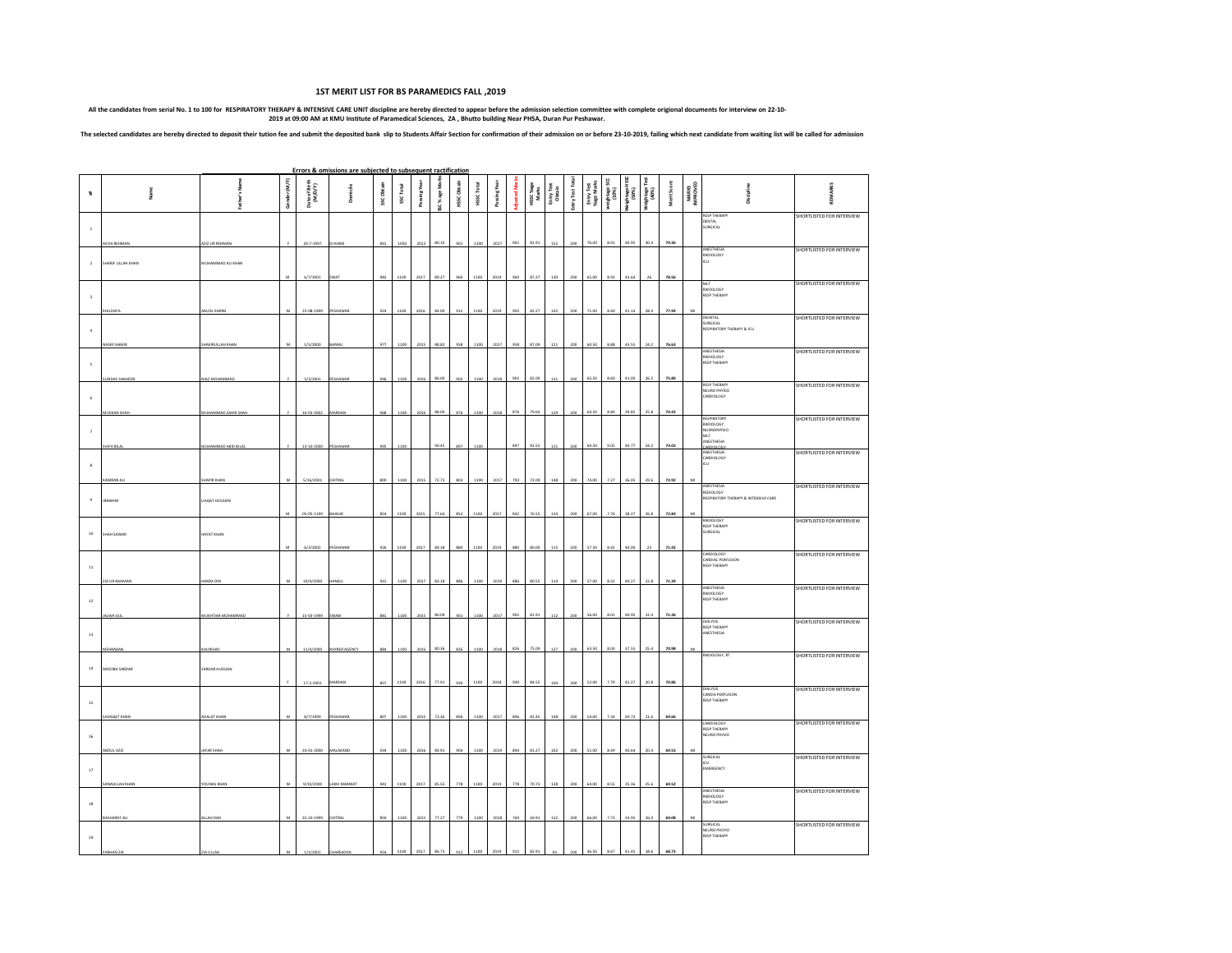|               |                       |                            |            |            |                         |     |      |      |       |     |      |      |     |       |     |     |       |          |       |        |       |                | <b>RESP THERAP</b>                                    | <b>SHORTLISTED FOR INTERVIEW</b> |
|---------------|-----------------------|----------------------------|------------|------------|-------------------------|-----|------|------|-------|-----|------|------|-----|-------|-----|-----|-------|----------|-------|--------|-------|----------------|-------------------------------------------------------|----------------------------------|
| $_{\rm 20}$   |                       |                            |            |            |                         |     |      |      |       |     |      |      |     |       |     |     |       |          |       |        |       |                | CARDIOLOGY<br>ANESTHESIA                              |                                  |
|               |                       | RIR KI                     |            | 24-04-1999 |                         | 923 |      |      |       |     |      |      |     |       |     |     |       | * 39     | 38.59 | 21.6   | 68.54 | $\overline{M}$ |                                                       |                                  |
|               |                       |                            |            |            |                         |     |      |      |       |     |      |      |     |       |     |     |       |          |       |        |       |                | RADIOLOGY<br>CARDIOLOGY                               | SHORTLISTED FOR INTERVIEW        |
| $\mathbf{21}$ |                       |                            |            |            |                         |     |      |      |       |     |      |      |     |       |     |     |       |          |       |        |       |                | <b>RESP THERAPY</b>                                   |                                  |
|               | ORIN                  | <b>ZAHIR ALI SHAH</b>      |            | 29/05/1998 | KURRAM                  | 747 | 1100 |      | 67.91 | 804 | 1100 |      | 804 | 73.09 | 125 | 200 | 62.50 | 6.79     | 36.55 | 25     | 68.34 |                |                                                       |                                  |
|               |                       |                            |            |            |                         |     |      |      |       |     |      |      |     |       |     |     |       |          |       |        |       |                | ANESTHESIA<br>MLT<br>ICU                              | SHORTLISTED FOR INTERVIEW        |
| $\bf{_{22}}$  |                       |                            |            |            |                         |     |      |      |       |     |      |      |     |       |     |     |       |          |       |        |       |                |                                                       |                                  |
|               | IN III ARINI          | ZAM UD DIN                 |            | 6/16/2000  |                         | 887 | 110  |      |       | 020 |      |      | 879 |       |     | 200 | 48.50 | 8.06     |       | 19.4   | 67.42 |                |                                                       |                                  |
|               |                       |                            |            |            |                         |     |      |      |       |     |      |      |     |       |     |     |       |          |       |        |       |                | ANESTHESIA<br>MLT<br>RESPIRATORY THERAPY &ICU         | SHORTLISTED FOR INTERVIEW        |
| $_{\rm 23}$   |                       |                            |            |            |                         |     |      |      |       |     |      |      |     |       |     |     |       |          |       |        |       |                |                                                       |                                  |
|               | AM ULLA               | UHAMMD ZAHIR KHAN          |            | 3/3/2000   |                         | 828 | 1100 | 2016 | 75.27 | 867 | 1100 | 2019 | 857 | 77.91 | 104 | 200 | 52.00 | 7.53     | 38.95 | 20.8   | 67.28 |                |                                                       | SHORTLISTED FOR INTERVIEW        |
| $_{\rm 24}$   |                       |                            |            |            |                         |     |      |      |       |     |      |      |     |       |     |     |       |          |       |        |       |                | RADIOLOGY<br>RESP THERAPY<br>DENTAL                   |                                  |
|               | SAWAIRA KHALID        | <b>ULIAMMAD KHALID</b>     |            |            |                         |     |      |      |       |     |      |      |     |       |     |     |       |          |       |        |       |                |                                                       |                                  |
|               |                       |                            |            | 7/11/2000  | NOWSHERA                | 886 | 1100 | 2017 | 80.55 |     | 1100 |      | 899 | 81.73 |     |     | 45.50 | 8.05     | 40.86 | 18.2   | 67.12 |                |                                                       | SHORTLISTED FOR INTERVIEW        |
| $_{\rm 25}$   | MUHAMMAD TAIMOOR KHAN | <b>ATTAULLAH KHAN</b>      |            |            |                         |     |      |      |       |     |      |      |     |       |     |     |       |          |       |        |       |                | CARDIOLOGY<br>RADIOLOGY<br>RT & ICU                   |                                  |
|               |                       |                            |            |            |                         |     |      |      |       |     |      |      |     |       |     |     |       |          |       |        |       |                |                                                       |                                  |
|               |                       |                            |            | 2/4/2000   | CHARSADE                |     |      | 2016 | 81.31 |     | 1100 |      | 846 |       |     |     | 50.00 | 8.14     | 38.45 | 20     | 66.59 |                |                                                       | SHORTLISTED FOR INTERVIEW        |
| $_{\rm 26}$   |                       |                            |            |            |                         |     |      |      |       |     |      |      |     |       |     |     |       |          |       |        |       |                | MLT<br>RESP THERAPY<br>DENTAL                         |                                  |
|               | ED ATIF SHA           | HAT SHA                    |            | 10/7/200   |                         | 981 |      |      | 89.18 |     |      |      | 812 | 73.82 |     |     | 50.50 | 8.92     | 36.91 | 20.2   | 66.03 |                |                                                       |                                  |
|               |                       |                            |            |            |                         |     |      |      |       |     |      |      |     |       |     |     |       |          |       |        |       |                | CARDIOLOGY<br>RESP THERAPY                            | <b>SHORTLISTED FOR INTERVIEW</b> |
| $\bf{27}$     |                       |                            |            |            |                         |     |      |      |       |     |      |      |     |       |     |     |       |          |       |        |       |                | SURGICAL                                              |                                  |
|               | HAMMAD YASIR HAYA'    | <b>NYAT KHA</b>            |            | 11/1/200   |                         |     |      |      | 81.45 |     |      |      | 850 | 77.27 |     |     | 48.00 | 8.15     | 38.64 | 19.2   | 65.98 |                |                                                       |                                  |
|               |                       |                            |            |            |                         |     |      |      |       |     |      |      |     |       |     |     |       |          |       |        |       |                | ANESTHESIA<br>RESPIRATORY<br>RADIOLOGY                | SHORTLISTED FOR INTERVIEW        |
| $_{\rm 28}$   |                       |                            |            |            |                         |     |      |      |       |     |      |      |     |       |     |     |       |          |       |        |       |                |                                                       |                                  |
|               |                       | <b>AYUB KHA</b>            |            | 5/4/21     |                         |     |      |      | 87.09 |     |      |      | 880 |       |     |     | 42.50 | 8.71     | 40.00 | $17\,$ | 65.71 |                |                                                       |                                  |
|               |                       |                            |            |            |                         |     |      |      |       |     |      |      |     |       |     |     |       |          |       |        |       |                | ANESTHESIA<br>RESP THERAPY<br>DIALYSIS                | <b>SHORTLISTED FOR INTERVIEW</b> |
| $_{\rm 29}$   | SYED YOUNAS ALI SHAH  | <b>NUHAMMAD ZAHIR SHAH</b> |            |            |                         |     |      |      |       |     |      |      |     |       |     |     |       |          |       |        |       |                |                                                       |                                  |
|               |                       |                            |            | 02/06/2001 | LAKKI MARWA             | 921 | 110  | 2016 |       |     | 110  |      | 853 |       |     |     | 46.00 | 8.41     | 38.77 | 18.4   | 65.58 |                |                                                       |                                  |
|               |                       |                            |            |            |                         |     |      |      |       |     |      |      |     |       |     |     |       |          |       |        |       |                | RADIOLOGY<br>NADIOLOGY<br>EMERGENCY<br>RESP THERAPY   | <b>SHORTLISTED FOR INTERVIEW</b> |
| $_{30}$       | ARYAL BANGASH         | IZAM UD DIN                |            |            |                         |     |      |      |       |     |      |      |     |       |     |     |       |          |       |        |       |                |                                                       |                                  |
|               |                       |                            |            |            | <b>JRRAM AGENCY</b>     | 457 | 1100 | 2017 | 87.00 |     |      |      |     |       |     |     | 45.00 | 8.70     | 38.59 | 18     | 65.29 |                |                                                       |                                  |
|               |                       |                            |            |            |                         |     |      |      |       |     |      |      |     |       |     |     |       |          |       |        |       |                | EMEREGENCY<br>CARDIOLOGY<br>RESPIRATORY THERAPY & ICU | <b>HORTLISTED FOR INTERVIEW</b>  |
| $_{31}$       |                       |                            |            |            |                         |     |      |      |       |     |      |      |     |       |     |     |       |          |       |        |       |                |                                                       |                                  |
|               |                       |                            |            | 5/1/21     |                         | 919 |      |      |       |     |      |      | 852 |       |     |     | 45.51 | 8.35     |       | 18.2   | 65.28 |                |                                                       | <b>SHORTLISTED FOR INTERVIEW</b> |
|               |                       |                            |            |            |                         |     |      |      |       |     |      |      |     |       |     |     |       |          |       |        |       |                | mlt<br>Dialysis<br>Icu                                |                                  |
| 32            | MAR KHAN              | AJ BAR                     |            |            |                         |     |      |      |       |     |      |      |     |       |     |     |       |          |       |        |       |                |                                                       |                                  |
|               |                       |                            | M          | 8/12/2000  | <b>IOWSHEHRA</b>        | 955 | 1100 | 2017 | 86.82 | 854 | 1100 | 2019 | 854 | 77.64 |     | 200 | 43.00 | 8.68     | 38.82 | 17.2   | 64.70 |                | CARDIAC PERFUSION                                     | SHORTLISTED FOR INTERVIEW        |
| $_{33}$       |                       |                            |            |            |                         |     |      |      |       |     |      |      |     |       |     |     |       |          |       |        |       |                | <b>RESP THERAPY</b><br>SURGICAL                       |                                  |
|               |                       |                            |            |            |                         |     |      |      |       |     |      |      |     |       |     |     |       |          |       |        |       |                |                                                       |                                  |
|               | <b>BAHAT REHM</b>     | KHI UR REH                 |            | 22-10-200  |                         | 936 | 110  | 201  |       |     |      |      |     |       |     | 200 | 37.50 | 8.51     | 40.8  |        | 64.33 |                | CARDIOLOGY                                            | SHORTLISTED FOR INTERVIEW        |
| $_{\rm 34}$   |                       |                            |            |            |                         |     |      |      |       |     |      |      |     |       |     |     |       |          |       |        |       |                | RESP THERAPY<br>RESP THERAPY                          |                                  |
|               | USTAFA NOO            | <b>JOR BADS</b>            |            | 3/3/2001   | YBE                     | 979 | 1100 | 2017 |       |     | 1100 | 2019 | 846 |       |     | 200 | 41.50 | 8.90     | 38.4  | 16.6   | 63.95 |                |                                                       |                                  |
|               |                       |                            |            |            |                         |     |      |      |       |     |      |      |     |       |     |     |       |          |       |        |       |                | ANESTHESIA                                            | SHORTLISTED FOR INTERVIEW        |
| $35\,$        |                       |                            |            |            |                         |     |      |      |       |     |      |      |     |       |     |     |       |          |       |        |       |                | RADIOLOGY<br>RADIOLOGY<br>RESP THERAPY                |                                  |
|               | HAMMAD YAHYA FAZA     | AZAL DAG                   |            | 15-03-2001 |                         | 889 | 1100 | 2016 | 80.82 | 81  | 1100 | 201  | 811 | 73.73 | 93  | 200 | 46.50 | 8.08     | 36.8  | 18.6   | 63.55 |                |                                                       |                                  |
|               |                       |                            |            |            |                         |     |      |      |       |     |      |      |     |       |     |     |       |          |       |        |       |                | ANESTHESIA                                            | SHORTLISTED FOR INTERVIEW        |
| $_{\rm 36}$   |                       |                            |            |            |                         |     |      |      |       |     |      |      |     |       |     |     |       |          |       |        |       |                | EMERGENCY<br>RESPIRTORY THERAPY                       |                                  |
|               | WAIS JAMA             | <b>BDUL NAISE</b>          | $_{\rm M}$ | 10/10/2001 | ARAI                    | 801 | 1100 | 2017 | 72.82 | 903 | 1100 | 2019 | 903 | 82.09 |     | 200 | 37.50 | 7.28     | 41.05 | 15     | 63.33 |                |                                                       |                                  |
|               |                       |                            |            |            |                         |     |      |      |       |     |      |      |     |       |     |     |       |          |       |        |       |                | RADIOLOGY<br>DENTAL<br>DENTAL<br>RESPIRATORY          | SHORTLISTED FOR INTERVIEW        |
| $_{\rm 37}$   | ADIL SALEEM           | <b>BDUL SALEEM</b>         |            |            |                         |     |      |      |       |     |      |      |     |       |     |     |       |          |       |        |       |                |                                                       |                                  |
|               |                       |                            |            | 03/09/1999 | MARDA                   | 874 | 1100 |      | 79.45 | 876 | 1100 |      | 866 | 78.7  |     | 200 | 40.00 | 7.95     | 39.36 | 16     | 63.31 | M              |                                                       |                                  |
|               |                       |                            |            |            |                         |     |      |      |       |     |      |      |     |       |     |     |       |          |       |        |       |                | CARDIOLOGY<br>EMERGENCY<br>RESPIRATORY AND ICU        | SHORTLISTED FOR INTERVIEW        |
| 38            | WOOD KHAN             | OOR KHAN                   |            |            |                         |     |      |      |       |     |      |      |     |       |     |     |       |          |       |        |       |                |                                                       |                                  |
|               |                       |                            |            | 10/1/2001  | FATA MOHMMAND<br>AGENCY | 928 | 1100 | 2016 | 84.36 | 785 | 1100 | 2019 | 775 | 70.45 |     | 200 | 49.00 | $8.44\,$ | 35.23 | 19.6   | 63.26 | M              |                                                       |                                  |
|               |                       |                            |            |            |                         |     |      |      |       |     |      |      |     |       |     |     |       |          |       |        |       |                | MLT<br>CARDIOLOGY<br>RESP THERAPY                     | SHORTLISTED FOR INTERVIEW        |
| 39            |                       |                            |            |            |                         |     |      |      |       |     |      |      |     |       |     |     |       |          |       |        |       |                |                                                       |                                  |
|               |                       |                            |            |            |                         |     |      |      |       |     |      |      |     |       |     |     |       |          |       |        | 63.16 |                |                                                       | SHORTLISTED FOR INTERVIEW        |
|               |                       |                            |            |            |                         |     |      |      |       |     |      |      |     |       |     |     |       |          |       |        |       |                | MLT<br>RESP THERAPY<br>DENTAL                         |                                  |
| $40\,$        |                       |                            |            |            |                         |     |      |      |       |     |      |      |     |       |     |     |       |          |       |        |       |                |                                                       |                                  |
|               |                       | <b>ST MUHA</b>             |            |            |                         |     |      |      |       |     |      |      |     |       |     |     | 37.50 | 7.54     | 40.55 |        | 63.08 |                |                                                       | SHORTLISTED FOR INTERVIEW        |
| $4\mathbf{1}$ |                       |                            |            |            |                         |     |      |      |       |     |      |      |     |       |     |     |       |          |       |        |       |                | CARDIOLOGY<br>RESP THERAPY<br><b>ENTAL</b>            |                                  |
|               |                       |                            |            |            |                         |     |      |      |       |     |      |      |     |       |     |     |       |          |       |        |       |                |                                                       |                                  |
|               |                       |                            | M          |            |                         |     |      |      |       |     |      |      |     |       |     |     |       | 894      |       | 13.4   | 62.97 |                | ANESTHESIA                                            | SHORTLISTED FOR INTERVIEW        |
| $42\,$        |                       |                            |            |            |                         |     |      |      |       |     |      |      |     |       |     |     |       |          |       |        |       |                | SURGICAL<br>ICU                                       |                                  |
|               |                       |                            |            |            |                         |     |      |      |       |     |      |      |     |       |     |     |       |          |       |        |       |                |                                                       |                                  |
|               |                       |                            |            |            |                         |     |      |      |       |     |      |      |     |       |     |     |       |          |       |        |       |                |                                                       |                                  |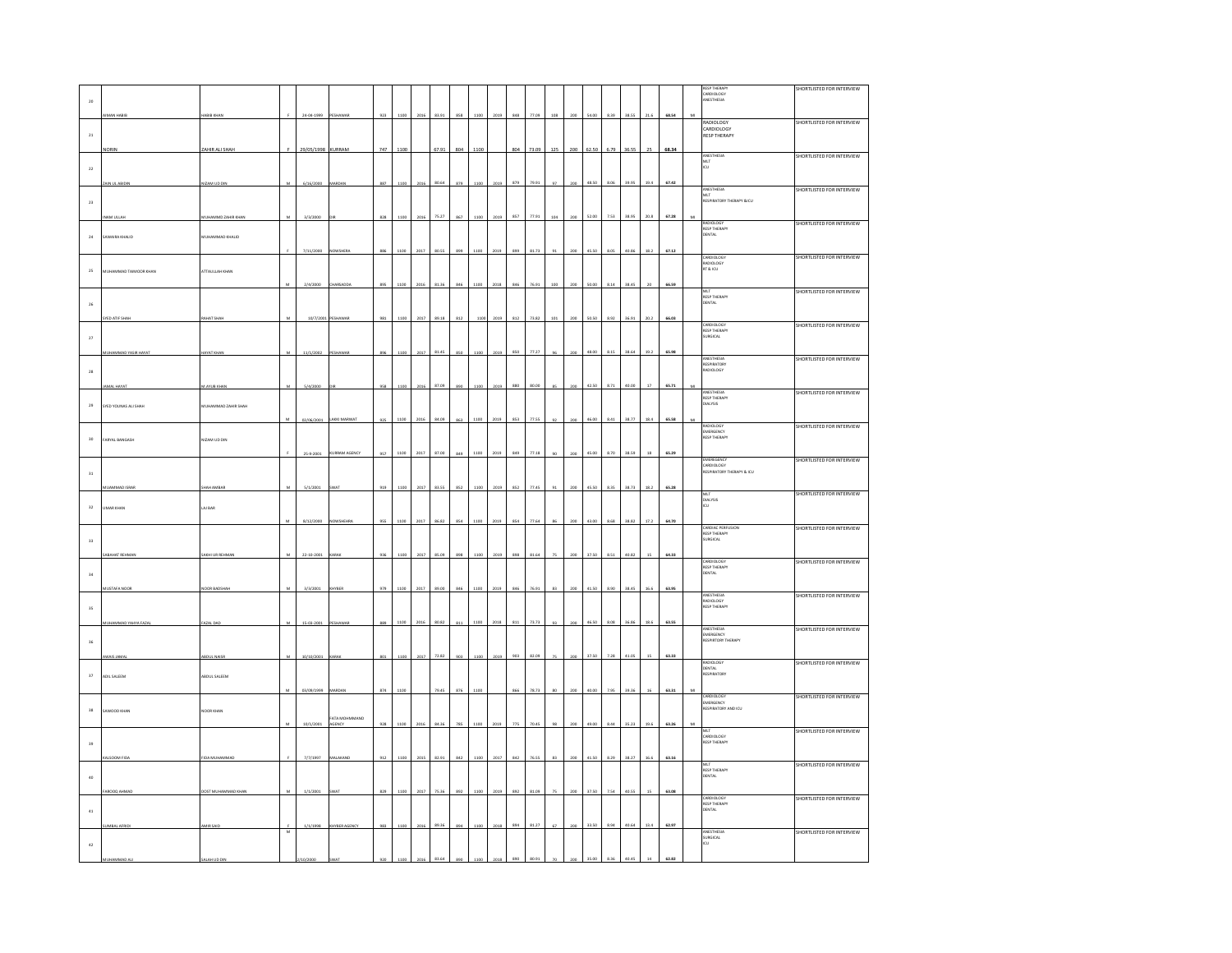|    |                       |                        |              |                |                   |     |      |      |       |     |      |           |     |                                                                     |                 |     |       |      |       |        |       |    | ANESTHESIA<br>MLT                | SHORTLISTED FOR INTERVIEW |
|----|-----------------------|------------------------|--------------|----------------|-------------------|-----|------|------|-------|-----|------|-----------|-----|---------------------------------------------------------------------|-----------------|-----|-------|------|-------|--------|-------|----|----------------------------------|---------------------------|
| 43 |                       |                        |              |                |                   |     |      |      |       |     |      |           |     |                                                                     |                 |     |       |      |       |        |       |    | RADIOLOGY                        |                           |
|    | SALMAN KHAN           | ABD UR RAHMAN          | M            | 11/3/1999      | <b>ORAKZAI</b>    | 885 | 900  | 2016 | 98.33 | 851 | 1100 | 2019      | 841 | 76.45                                                               | 73              | 200 | 36.50 | 9.83 | 38.23 | 14.6   | 62.66 | MI |                                  |                           |
|    |                       |                        |              |                |                   |     |      |      |       |     |      |           |     |                                                                     |                 |     |       |      |       |        |       |    | MLT<br><b>RESP THERAPY</b>       | SHORTLISTED FOR INTERVIEW |
| 44 |                       |                        |              |                |                   |     |      |      |       |     |      |           |     |                                                                     |                 |     |       |      |       |        |       |    | ANESTHESIA                       |                           |
|    | MUHAMMAD KHUZAIFA     | AZIZ MOEEN             | M.           | 9/3/2001       | <b>HANGU</b>      | 953 | 1100 | 2017 | 86.64 | 925 | 1100 | 2019      | 925 | 84.09                                                               | 59              | 200 | 29.50 | 8.66 | 42.05 | 11.8   | 62.51 |    |                                  |                           |
|    |                       |                        |              |                |                   |     |      |      |       |     |      |           |     |                                                                     |                 |     |       |      |       |        |       |    | MLT                              | SHORTLISTED FOR INTERVIEW |
| 45 |                       |                        |              |                |                   |     |      |      |       |     |      |           |     |                                                                     |                 |     |       |      |       |        |       |    | <b>RESP THERAPY</b><br>DENTAL    |                           |
|    |                       |                        |              |                |                   |     |      |      |       |     |      |           |     |                                                                     |                 |     |       |      |       |        |       |    |                                  |                           |
|    | JEBRAN ULLAH          | MUHAMMAD SALEEM KHAN   | M            | 3/2/2002       | DIR LOWER         | 909 | 1100 | 2017 | 82.64 | 824 | 1100 | 2019      | 824 | 74.91                                                               | 83              | 200 | 41.50 | 8.26 | 37.45 | 16.6   | 62.32 |    | MLT                              | SHORTLISTED FOR INTERVIEW |
| 46 |                       |                        |              |                |                   |     |      |      |       |     |      |           |     |                                                                     |                 |     |       |      |       |        |       |    | ANESTHESIA<br>ICU                |                           |
|    |                       |                        |              |                |                   |     |      |      |       |     |      |           |     |                                                                     |                 |     |       |      |       |        |       |    |                                  |                           |
|    | ANOSHA KHAN           | ASIF JAMAL             | $\mathbf{F}$ | 3/2/2000       | KARAK             | 830 | 1050 | 2017 | 79.05 | 844 | 1100 | 2019      | 844 | 76.73                                                               | 80              | 200 | 40.00 | 7.90 | 38.36 | 16     | 62.27 |    | RADIOLOGY                        | SHORTLISTED FOR INTERVIEW |
|    |                       |                        |              |                |                   |     |      |      |       |     |      |           |     |                                                                     |                 |     |       |      |       |        |       |    | SURGICAL<br><b>RESP THERAPY</b>  |                           |
| 47 |                       |                        |              |                |                   |     |      |      |       |     |      |           |     |                                                                     |                 |     |       |      |       |        |       |    |                                  |                           |
|    | <b>SANA ALI GOHAR</b> | LI GOHAR               |              |                | 2/2/2001 NOWSHERA | 906 | 1100 | 2016 | 82.36 | 906 | 1100 | 2018      | 906 | 82.36                                                               | 64              | 200 | 32.00 | 8.24 | 41.18 | 12.8   | 62.22 |    |                                  |                           |
|    |                       |                        |              |                |                   |     |      |      |       |     |      |           |     |                                                                     |                 |     |       |      |       |        |       |    | <b>DIALYSIS</b><br>EMERGENCY     | SHORTLISTED FOR INTERVIEW |
| 48 |                       |                        |              |                |                   |     |      |      |       |     |      |           |     |                                                                     |                 |     |       |      |       |        |       |    | <b>RESP THERAPY</b>              |                           |
|    | SABATHA               | <b>MUHAMMAD TASEER</b> |              | 23-03-2001     | CHARSADDA         | 964 | 1100 | 2017 | 87.64 | 891 |      | 1100 2019 | 891 | 81.00                                                               | 64              | 200 | 32.00 | 8.76 | 40.50 | 12.8   | 62.06 |    |                                  |                           |
|    |                       |                        |              |                |                   |     |      |      |       |     |      |           |     |                                                                     |                 |     |       |      |       |        |       |    | EMERGENCY<br><b>RESP THERAPY</b> | SHORTLISTED FOR INTERVIEW |
| 49 |                       |                        |              |                |                   |     |      |      |       |     |      |           |     |                                                                     |                 |     |       |      |       |        |       |    | SURGICAL                         |                           |
|    | ASFAQ AHMAD           | <b>GACI LIAW</b>       | M            | 5/2/1999       | CHARSADDA         | 912 | 1100 | 2015 | 82.91 | 849 | 1100 | 2017      | 849 | 77.18                                                               | 75              | 200 | 37.50 | 8.29 | 38.59 | 15     | 61.88 |    |                                  |                           |
|    |                       |                        |              |                |                   |     |      |      |       |     |      |           |     |                                                                     |                 |     |       |      |       |        |       |    | ANESTHESIA<br>RESPIRATORY        | SHORTLISTED FOR INTERVIEW |
| 50 |                       |                        |              |                |                   |     |      |      |       |     |      |           |     |                                                                     |                 |     |       |      |       |        |       |    | NEUROPHYSIOLOGY                  |                           |
|    | <b>ADIA KHAN</b>      | ABZ ALI KHAN           | $\epsilon$   | 24-10-1999     | <b>MARDAN</b>     | 903 | 1100 | 2016 | 82.09 | 851 | 1100 | 2018      | 851 | 77.36                                                               | 74              | 200 | 37.00 | 8.21 | 38.68 | 14.8   | 61.69 |    |                                  |                           |
|    |                       |                        |              |                |                   |     |      |      |       |     |      |           |     |                                                                     |                 |     |       |      |       |        |       |    | ANESTHESIA                       | SHORTLISTED FOR INTERVIEW |
| 51 |                       |                        |              |                |                   |     |      |      |       |     |      |           |     |                                                                     |                 |     |       |      |       |        |       |    | RADIOLOGY<br><b>RESP THERAPY</b> |                           |
|    |                       |                        |              |                |                   |     |      |      |       |     |      |           |     |                                                                     |                 |     |       |      |       |        |       |    |                                  |                           |
|    | MUHAMMAD DAUD         | <b>UAB KHAN</b>        | 14.4         | 3/2/2000       | <b>PESHAWAR</b>   | 971 | 1100 | 2016 | 88.27 | 867 | 1100 | 2018      | 867 | 78.82                                                               | 67              | 200 | 33.50 | 8.83 | 39.41 | 13.4   | 61.64 |    | EMERGENCY                        | SHORTLISTED FOR INTERVIEW |
| 52 |                       |                        |              |                |                   |     |      |      |       |     |      |           |     |                                                                     |                 |     |       |      |       |        |       |    | RESPIRATORY THERAPY<br>SURGICAL  |                           |
|    |                       |                        |              |                |                   |     |      |      |       |     |      |           |     |                                                                     |                 |     |       |      |       |        |       |    |                                  |                           |
|    | <b>AZHAR ALI KHAN</b> | ABZ ALI KHAN           | M            | 2/2/2002       | PESHAWAR          | 938 | 1100 | 2017 | 85.27 | 814 | 1100 | 2019      | 814 | 74.00                                                               | 80 <sup>°</sup> | 200 | 40.00 | 8.53 | 37.00 | 16     | 61.53 |    | ANESTHESIA                       | SHORTLISTED FOR INTERVIEW |
|    |                       |                        |              |                |                   |     |      |      |       |     |      |           |     |                                                                     |                 |     |       |      |       |        |       |    | DENTAL<br><b>RESP THERAPY</b>    |                           |
| 53 |                       |                        |              |                |                   |     |      |      |       |     |      |           |     |                                                                     |                 |     |       |      |       |        |       |    |                                  |                           |
|    | AENA HASHMAT          | HASHMATULLAH           |              | 25-02-2002     | <b>MARDAN</b>     | 926 | 1100 | 2017 | 84.18 | 858 | 1100 | 2019      | 858 | 78.00                                                               | 70              | 200 | 35.00 | 8.42 | 39.00 | $14\,$ | 61.42 |    |                                  |                           |
|    |                       |                        |              |                |                   |     |      |      |       |     |      |           |     |                                                                     |                 |     |       |      |       |        |       |    | <b>RESP THERAPY</b>              | SHORTLISTED FOR INTERVIEW |
| 54 |                       |                        |              |                |                   |     |      |      |       |     |      |           |     |                                                                     |                 |     |       |      |       |        |       |    |                                  |                           |
|    | UBAID AMIN            | NOOR UL AMIN           | M            | 15-2-2002 DIRL |                   |     |      |      |       |     |      |           |     | 901 1100 2017 81.91 822 1100 2019 822 74.73 79 200 39.50 8.19 37.36 |                 |     |       |      |       | 15.8   | 61.35 |    |                                  |                           |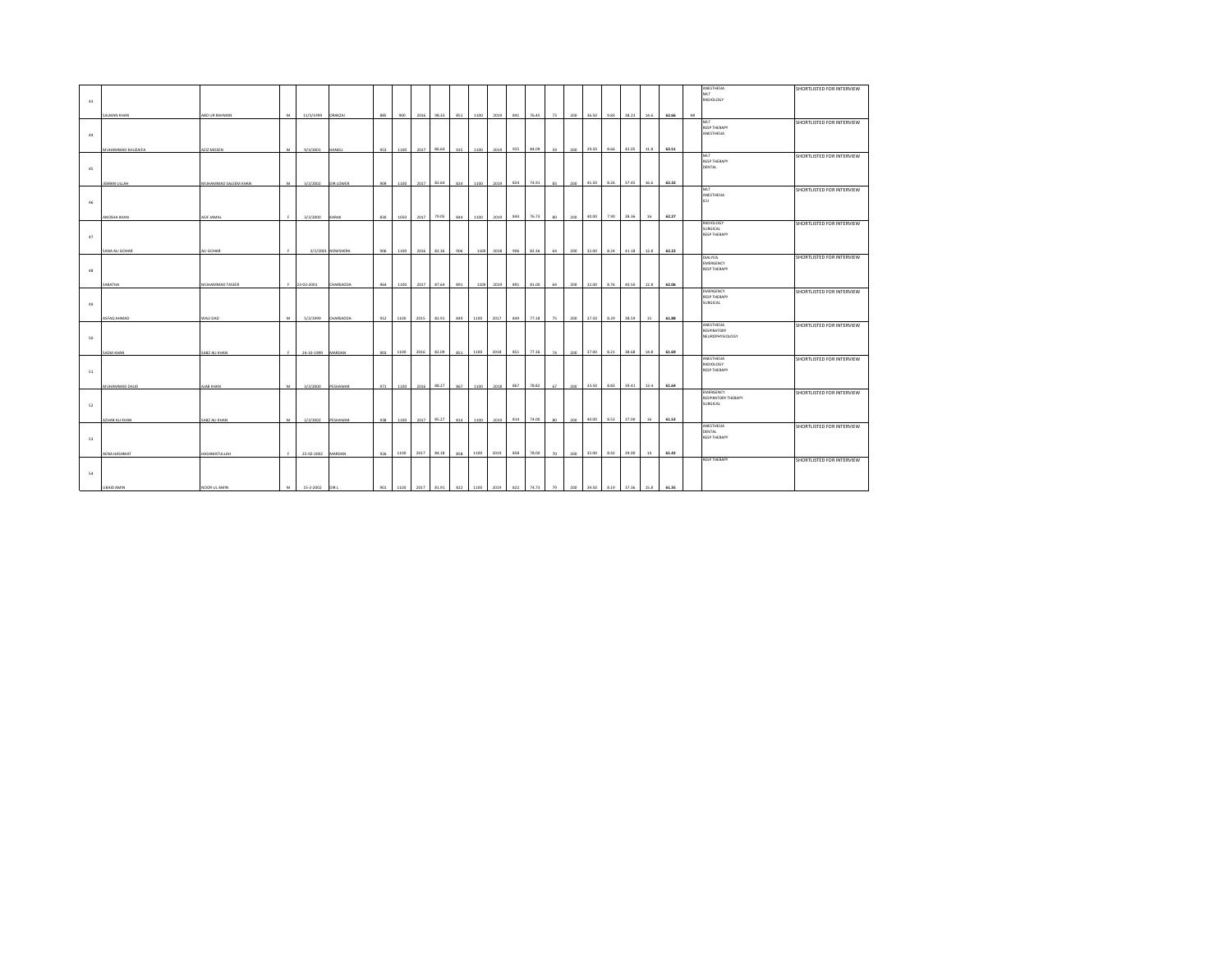|                        |                          |                           |                              |                     |              |                   |              |              |                |            |              |              |            |                |           |                   |                |              |                |                |                | ANESTHESIA                                         | SHORTLISTED FOR INTERVIEW |
|------------------------|--------------------------|---------------------------|------------------------------|---------------------|--------------|-------------------|--------------|--------------|----------------|------------|--------------|--------------|------------|----------------|-----------|-------------------|----------------|--------------|----------------|----------------|----------------|----------------------------------------------------|---------------------------|
|                        |                          |                           |                              |                     |              |                   |              |              |                |            |              |              |            |                |           |                   |                |              |                |                |                | EMERGENCY<br>ιcυ                                   |                           |
| $55\,$                 |                          |                           |                              |                     |              |                   |              |              |                |            |              |              |            |                |           |                   |                |              |                |                |                |                                                    |                           |
|                        | <b>NOSAT ULLAH</b>       | FAZAL SUBHAI              |                              | 9/18/2000           | F.R PESHAWAR | 855               |              | 201          | 77.7           |            |              |              |            |                |           |                   |                |              |                | 17.2           | 61.34          | M                                                  |                           |
|                        |                          |                           |                              |                     |              |                   |              |              |                |            |              |              |            |                |           |                   |                |              |                |                |                | VILT<br>RADIOLOGY                                  | SHORTLISTED FOR INTERVIEW |
| $56\,$                 |                          |                           |                              |                     |              |                   |              |              |                |            |              |              |            |                |           |                   |                |              |                |                |                | <b>RESP THERAPY</b>                                |                           |
|                        | MMAD YOUSA               | HID ULLAH KH              |                              | 10/3/2000           | ATA NW       | 836               | 1100         | 2015         | 76.00          | 834        | 110          | 201          | 834        | 75.82          |           |                   | 39.S           | 7.60         |                | 15.8           | 61.31          |                                                    |                           |
|                        |                          |                           |                              |                     |              |                   |              |              |                |            |              |              |            |                |           |                   |                |              |                |                |                | MLT                                                | SHORTLISTED FOR INTERVIEW |
| $57\,$                 |                          |                           |                              |                     |              |                   |              |              |                |            |              |              |            |                |           |                   |                |              |                |                |                | HELL<br>RESPIRATORY THERAPY<br>SURGICAL            |                           |
|                        |                          |                           |                              |                     |              |                   |              |              |                |            |              |              |            |                |           |                   |                |              |                |                |                |                                                    |                           |
|                        | OSAMA KHAN<br>AZ UR RAHM | LAM ZEB<br><b>ZRAT RA</b> | M<br>$\overline{\mathsf{M}}$ | 13-03-2000<br>01/10 | SWAT         | $\frac{808}{884}$ | 1100<br>1100 | 2015<br>2016 | 73.45<br>80.36 | 752<br>795 | 1100<br>1100 | 2018<br>2019 | 742<br>795 | 67.45<br>72.27 | 101<br>8S | $\frac{200}{200}$ | 50.50<br>42.50 | 7.35<br>8.04 | 33.73<br>36.14 | 20.2<br>$17\,$ | 61.27<br>61.17 | M                                                  | SHORTLISTED FOR INTERVIEW |
|                        |                          |                           |                              |                     |              |                   |              |              |                |            |              |              |            |                |           |                   |                |              |                |                |                | DIALYSIS<br>EMERGENCY                              |                           |
| 58                     |                          |                           |                              |                     |              |                   |              |              |                |            |              |              |            |                |           |                   |                |              |                |                |                | RESPIRATORY THERAPY                                |                           |
|                        |                          |                           |                              |                     |              |                   |              |              |                |            |              |              |            |                |           |                   |                |              |                |                |                |                                                    |                           |
|                        | mal Gul                  | Mohiyud - Dir             |                              | 31/3/2002           | MARDAN       | 827               | 1100         |              | 75.18          | 787        | 1100         |              | 787        | 71.55          | 89        | 200               | 44.50          | 7.52         | 35.77          | 17.8           | 61.09          | RADIOLOGY                                          | SHORTLISTED FOR INTERVIEW |
| $59\,$                 |                          |                           |                              |                     |              |                   |              |              |                |            |              |              |            |                |           |                   |                |              |                |                |                | IMENSEON<br>EMERGENCY<br>RESPIRATORY THERAPY       |                           |
|                        |                          |                           |                              |                     |              |                   |              |              |                |            |              |              |            |                |           |                   |                |              |                |                |                |                                                    |                           |
|                        |                          |                           |                              |                     |              |                   |              |              |                |            |              |              |            |                |           |                   |                |              |                |                |                |                                                    | SHORTLISTED FOR INTERVIEW |
|                        |                          |                           |                              |                     |              |                   |              |              |                |            |              |              |            |                |           |                   |                |              |                |                |                | MLT<br>RESPIRATORY THERAPY<br>DENTAL               |                           |
| $_{60}$                |                          |                           |                              |                     |              |                   |              |              |                |            |              |              |            |                |           |                   |                |              |                |                |                |                                                    |                           |
|                        |                          | <b>AISBAH ULLAI</b>       |                              | 5/8/200             | MARDA        | 93                | 110          | 2017         | 84.6           | $81-$      |              | 201          |            |                |           |                   |                | 8.41         | 37.00          | 15.6           | 61.06          |                                                    |                           |
|                        |                          |                           |                              |                     |              |                   |              |              |                |            |              |              |            |                |           |                   |                |              |                |                |                | MLT<br><b>RESPIRATORY THERAPY</b>                  | SHORTLISTED FOR INTERVIEW |
| $\bf 61$               |                          |                           |                              |                     |              |                   |              |              |                |            |              |              |            |                |           |                   |                |              |                |                |                | DENTAL                                             |                           |
|                        |                          |                           |                              |                     |              |                   | 1100         |              |                |            | 1100         |              | 745        | 67.73          |           |                   | 49.00          | 7.58         | 33.86          |                | 61.05          |                                                    |                           |
|                        | H SAWA                   | <b>BDUL SALAM</b>         |                              | 10/3/2002           | FSHAWA       | 834               |              | 2017         | 75.82          | 745        |              |              |            |                |           |                   |                |              |                | 19.6           |                | <b>ANESTHESIA</b><br>RESP THERAPY                  | SHORTLISTED FOR INTERVIEW |
|                        |                          |                           |                              |                     |              |                   |              |              |                |            |              |              |            |                |           |                   |                |              |                |                |                | SURGICAL                                           |                           |
| 62                     | ATIF HAYAT               | MADAD KHAN                |                              |                     |              |                   |              |              |                |            |              |              |            |                |           |                   |                |              |                |                |                |                                                    |                           |
|                        |                          |                           | м                            | 4/4/2001            | ESHAWA       | 998               | 1100         | 2017         | 90.73          | 835        | 1100         | 2019         | 835        | 75.91          |           |                   | 35.00          | 9.07         | 37.95          | $^{\rm 14}$    | 61.03          |                                                    |                           |
|                        |                          |                           |                              |                     |              |                   |              |              |                |            |              |              |            |                |           |                   |                |              |                |                |                | SURGICAL<br>NEUROPHYSIOLOGY<br>RESPIRATORT THERAPY | SHORTLISTED FOR INTERVIEW |
| $63\,$                 |                          |                           |                              |                     |              |                   |              |              |                |            |              |              |            |                |           |                   |                |              |                |                |                |                                                    |                           |
|                        |                          |                           |                              |                     |              |                   |              |              |                |            |              |              | 804        |                |           |                   | 37.50          |              | 36.55          | 15             |                |                                                    |                           |
|                        | <b>LTAN SH</b>           | IIM SH                    |                              | 2/1/200             |              |                   |              |              | 94.00          |            |              |              |            | 73.05          |           |                   |                | 9.40         |                |                | 60.95          | MLT                                                | SHORTLISTED FOR INTERVIEW |
| 64                     |                          |                           |                              |                     |              |                   |              |              |                |            |              |              |            |                |           |                   |                |              |                |                |                | ICU.<br>SURGICAL                                   |                           |
|                        |                          |                           |                              |                     |              |                   |              |              |                |            |              |              |            |                |           |                   |                |              |                |                |                |                                                    |                           |
|                        | <b>IDIR KHA</b>          | <b>IUSHARAF KHA</b>       |                              | 25/5/2001           |              | 883               | 110          | 2017         | 80.27          | 879        | 1100         | 2019         | 879        | 79.91          |           |                   | 32.00          | 8.03         | 39.95          | 12.8           | 60.78          |                                                    |                           |
|                        |                          |                           |                              |                     |              |                   |              |              |                |            |              |              |            |                |           |                   |                |              |                |                |                | <b>DIALYSIS</b><br>RESP THERAPY                    | SHORTLISTED FOR INTERVIEW |
| $65\,$                 |                          |                           |                              |                     |              |                   |              |              |                |            |              |              |            |                |           |                   |                |              |                |                |                | EMERGENCY                                          |                           |
|                        |                          |                           |                              |                     |              |                   |              |              | 64.73          |            |              |              | 759        |                |           |                   | 49.50          | 6.47         | 34.50          |                |                |                                                    |                           |
|                        | UBAIR FARID              | ARID ULLAH SHA            |                              | 2/4/200             |              | 712               | 110          | 201          |                | 755        | 110          | 2019         |            |                |           |                   |                |              |                | 19.8           | 60.77          | EMERGENCY                                          | SHORTLISTED FOR INTERVIEW |
|                        |                          |                           |                              |                     |              |                   |              |              |                |            |              |              |            |                |           |                   |                |              |                |                |                | SURGICAL<br><b>RESPIRATORY THERAPY &amp; ICU</b>   |                           |
| 66                     |                          |                           |                              |                     |              |                   |              |              |                |            |              |              |            |                |           |                   |                |              |                |                |                |                                                    |                           |
|                        | <b>JHAMMAD ISMAI</b>     | AILMAEEN                  | M                            | 20/2/2000           | OHAT         | 824               | 1100         | 2016         | 74.91          | 828        | 1100         | 2019         | 828        | 75.27          |           |                   | 39.00          | 7.49         | 37.64          | 15.6           | 60.73          |                                                    |                           |
|                        |                          |                           |                              |                     |              |                   |              |              |                |            |              |              |            |                |           |                   |                |              |                |                |                | ANESTHESIA<br>ICU                                  | SHORTLISTED FOR INTERVIEW |
| $_{\rm 67}$            |                          |                           |                              |                     |              |                   |              |              |                |            |              |              |            |                |           |                   |                |              |                |                |                | NEUROPHYSIOLOGY                                    |                           |
|                        | MAZHAR ALI KHAP          | ABZ ALI KHAM              | ${\mathsf M}$                | 2/2/2002            | PESHAWAR     | 896               | 1100         | 2017         | 81.45          | 823        | 1100         | 2019         | 823        | 74.82          |           | 200               | 37.00          | 8.15         | 37.41          | 14.8           | 60.35          |                                                    |                           |
|                        |                          |                           |                              |                     |              |                   |              |              |                |            |              |              |            |                |           |                   |                |              |                |                |                | MLT                                                | SHORTLISTED FOR INTERVIEW |
| 68                     |                          |                           |                              |                     |              |                   |              |              |                |            |              |              |            |                |           |                   |                |              |                |                |                | EMERGENCY<br>RESPIRTATORY THERAPY                  |                           |
|                        |                          |                           |                              |                     |              |                   |              |              |                |            |              |              |            |                |           |                   |                |              |                |                |                |                                                    |                           |
|                        | YED IMAD ALL SHAH        | YED KHAN SHAH             | м                            | 20-05-2000          | PESHAWAR     | 834               | 1100         | 2017         | 75.82          | 723        | 1100         | 2019         | 723        | 65.73          |           |                   | 49.50          | 7.58         | 32.86          | 19.8           | 60.25          | ADIOLOGY                                           | SHORTLISTED FOR INTERVIEW |
|                        |                          |                           |                              |                     |              |                   |              |              |                |            |              |              |            |                |           |                   |                |              |                |                |                | DENTAL                                             |                           |
| $^{69}$                |                          |                           |                              |                     |              |                   |              |              |                |            |              |              |            |                |           |                   |                |              |                |                |                | RESPIRATORY                                        |                           |
|                        | ROYAN WAKEE              | HAN AFSAR KHAN            |                              | 5/6/2001            | ARAK         | 897               | 1100         |              | 81.55          | 899        | 1100         |              | 899        | 81.73          |           |                   | 27.50          | 8.15         | 40.86          | 11             | 60.02          |                                                    |                           |
|                        |                          |                           |                              |                     |              |                   |              |              |                |            |              |              |            |                |           |                   |                |              |                |                |                | CARDIOLOGY                                         | SHORTLISTED FOR INTERVIEW |
| $70\,$                 |                          |                           |                              |                     |              |                   |              |              |                |            |              |              |            |                |           |                   |                |              |                |                |                | RADIOLOGY<br>RADIOLOGY<br>RESPIRATORY THERAPY      |                           |
|                        |                          |                           |                              |                     |              |                   |              |              |                |            |              |              |            |                |           |                   |                |              |                |                |                |                                                    |                           |
|                        | <b>BAGU</b>              | MASOOM SHAH               |                              | 30-04-2000          | NOWSHERA     | 921               | 1100         | 2016         | 83.73          | 836        | 1100         | 2018         | 836        | 76.00          | 67        | 200               | 33.50          | 8.37         | 38.00          | 13.4           | 59.77          |                                                    | SHORTLISTED FOR INTERVIEW |
|                        |                          |                           |                              |                     |              |                   |              |              |                |            |              |              |            |                |           |                   |                |              |                |                |                | <b>ANESTHESIA</b><br>RESPIRATORY THERAPY<br>DENTAL |                           |
| 71                     |                          |                           |                              |                     |              |                   |              |              |                |            |              |              |            |                |           |                   |                |              |                |                |                |                                                    |                           |
|                        | SIRIQBAL                 | UHAMMAD IQBA              | м                            | 27-04-2000          | HARSADDA     | 949               | 1100         | 2017         | 86.27          | 849        | 1100         | 2019         | 849        | 77.18          |           | 200               | 31.00          | 8.63         | 38.59          | 12.4           | 59.62          |                                                    |                           |
|                        |                          |                           |                              |                     |              |                   |              |              |                |            |              |              |            |                |           |                   |                |              |                |                |                | CARDIOLOGY<br>EMERGENCY                            | SHORTLISTED FOR INTERVIEW |
| $\scriptstyle\gamma_2$ |                          |                           |                              |                     |              |                   |              |              |                |            |              |              |            |                |           |                   |                |              |                |                |                | <b>RESPIRATORY THERAPY</b>                         |                           |
|                        |                          |                           |                              |                     |              |                   |              |              |                |            |              |              |            |                |           |                   |                |              |                |                |                |                                                    |                           |
|                        | <b>ZAJR AHMA</b>         | AIR UZ ZAMA               | M.                           | 14-08-2001          | <b>VARI</b>  | 807               | 1100         | 2017         | 73.36          | 823        | 1100         | 2019         | 823        | 74.82          |           | 200               | 36.50          | 7.34         | 37.41          | 14.6           | 59.35          | MLT                                                | SHORTLISTED FOR INTERVIEW |
|                        |                          |                           |                              |                     |              |                   |              |              |                |            |              |              |            |                |           |                   |                |              |                |                |                | <b>DIALYSIS</b><br>RESP THERAPY                    |                           |
| 73                     |                          |                           |                              |                     |              |                   |              |              |                |            |              |              |            |                |           |                   |                |              |                |                |                |                                                    |                           |
|                        | EHMAT ULLA               | AROOD A                   | м                            | 1/2/2002            | MOU          | 881               | 1100         | 2017         | 80.09          | 836        | 1100         | 2019         | 836        | 76.00          | 66        | 200               | 33.00          | 8.01         | 38.00          | 13.2           | 59.21          |                                                    |                           |
|                        |                          |                           |                              |                     |              |                   |              |              |                |            |              |              |            |                |           |                   |                |              |                |                |                | DIALYSIS<br><b>CARDIAC PERFUSION</b>               | SHORTLISTED FOR INTERVIEW |
| $_{\rm 74}$            |                          |                           |                              |                     |              |                   |              |              |                |            |              |              |            |                |           |                   |                |              |                |                |                | RESPIRATORY THERAPY& ICU                           |                           |
|                        |                          |                           |                              |                     |              |                   |              |              |                |            |              |              |            |                |           |                   |                |              |                |                |                |                                                    |                           |
|                        | <b>DUR REHMA</b>         |                           | F                            | 1/4/200             |              | 843               |              |              | 76.64          | 834        |              |              | 824        | 74.91          |           |                   | 35.00          | 7.66         | 37.45          | 14             | 59.12          | ANESTHESIA                                         | SHORTLISTED FOR INTERVIEW |
|                        |                          |                           |                              |                     |              |                   |              |              |                |            |              |              |            |                |           |                   |                |              |                |                |                | MLT<br>SURGICAL                                    |                           |
| $75\,$                 |                          |                           |                              |                     |              |                   |              |              |                |            |              |              |            |                |           |                   |                |              |                |                |                |                                                    |                           |
|                        |                          | AZ ULLA                   |                              | 1/3/2001            | HARSAG       |                   |              |              | 30.727         |            |              |              |            |                |           |                   |                | .0727        |                | 16.            | 59.04          |                                                    |                           |
|                        |                          |                           |                              |                     |              |                   |              |              |                |            |              |              |            |                |           |                   |                |              |                |                |                | <b>RESP THERAPY</b><br><b>SURGICAL</b>             | SHORTLISTED FOR INTERVIEW |
| $76\,$                 |                          |                           |                              |                     |              |                   |              |              |                |            |              |              |            |                |           |                   |                |              |                |                |                | NEURO PHYSIC                                       |                           |
|                        |                          |                           |                              |                     |              |                   |              |              |                |            |              |              |            |                |           |                   |                |              |                |                | 58.95          |                                                    |                           |
|                        |                          |                           |                              |                     |              |                   |              |              |                |            |              |              |            |                |           |                   |                |              |                |                |                |                                                    |                           |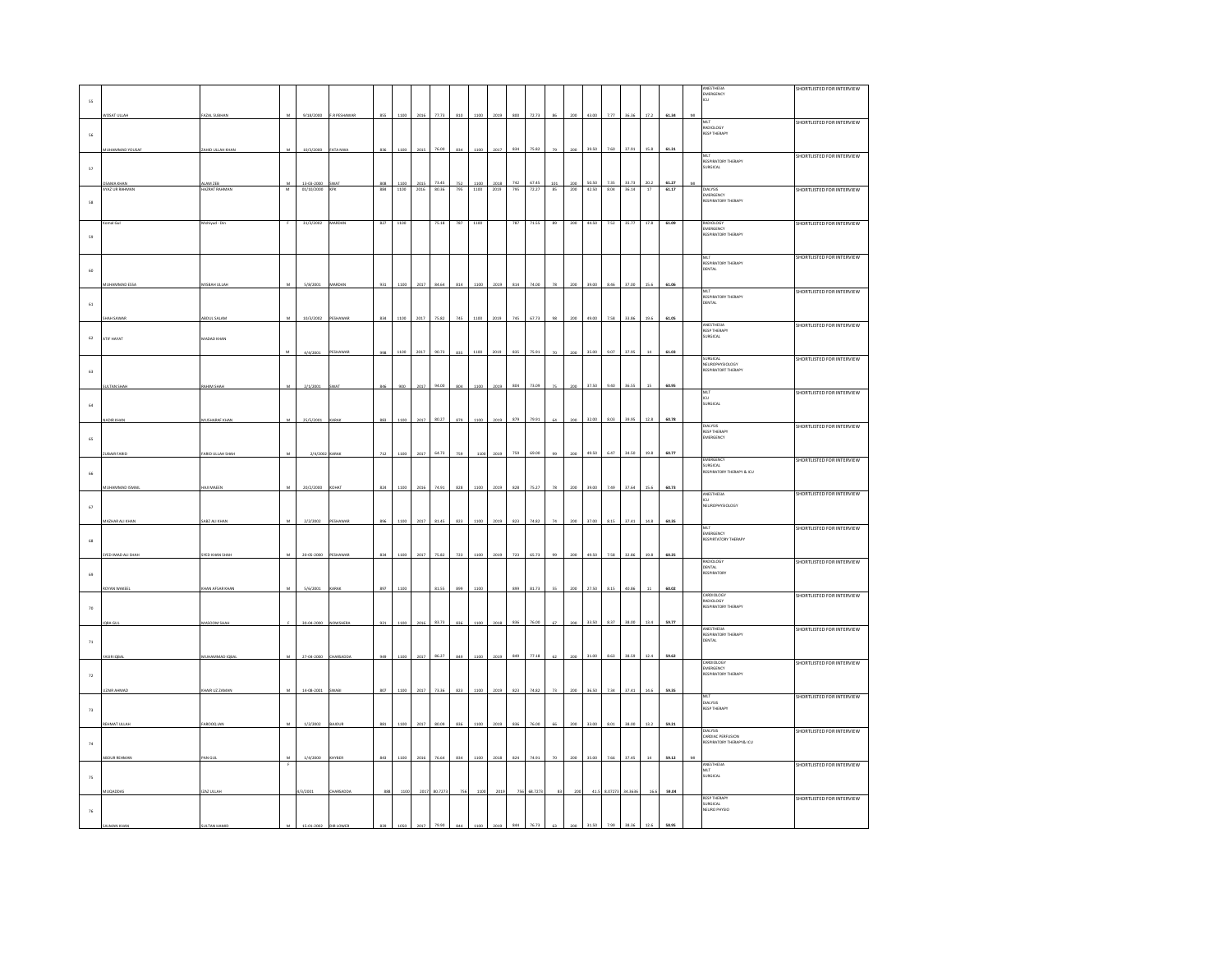|                  |                          |                               |   |            |                |     |      |      |       |          |      |      |     |       |    |     |                  |      |       |        |       |                                                             | <b>SHORTLISTED FOR INTERVIEW</b> |
|------------------|--------------------------|-------------------------------|---|------------|----------------|-----|------|------|-------|----------|------|------|-----|-------|----|-----|------------------|------|-------|--------|-------|-------------------------------------------------------------|----------------------------------|
|                  |                          |                               |   |            |                |     |      |      |       |          |      |      |     |       |    |     |                  |      |       |        |       |                                                             |                                  |
|                  |                          |                               |   |            |                |     |      |      |       |          |      |      |     |       |    |     |                  |      |       |        |       |                                                             |                                  |
| $_{\rm 77}$      |                          |                               |   |            |                |     |      |      |       |          |      |      |     |       |    |     |                  |      |       |        |       |                                                             |                                  |
|                  |                          |                               |   |            |                |     |      |      |       |          |      |      |     |       |    |     |                  |      |       |        |       |                                                             |                                  |
|                  |                          |                               |   |            |                |     |      |      |       |          |      |      |     |       |    |     |                  |      |       |        |       |                                                             |                                  |
|                  | DDEQ UR REHMAN           | L REHMAN                      |   | 12/12/2000 |                |     | 1100 | 2017 |       |          |      |      |     |       |    |     |                  |      |       |        | 58.9  |                                                             | SHORTLISTED FOR INTERVIEW        |
|                  |                          |                               |   |            |                |     |      |      |       |          |      |      |     |       |    |     |                  |      |       |        |       | DIALYSIS<br>EMERGENCY                                       |                                  |
| 78               |                          |                               |   |            |                |     |      |      |       |          |      |      |     |       |    |     |                  |      |       |        |       | RESPIRATORY THERAPY<br>ANESTHESIA<br>CARDIOLOGY             |                                  |
|                  | <b>MAHAT ULLAR</b>       | <b>GBAR KHA</b>               | M | 10/1/2001  | RAKZA          | 852 | 1050 |      |       | 832      | 1100 | 2019 | 832 | 75.64 |    |     | 32.50            |      | 37.82 | 13     | 58.93 |                                                             |                                  |
|                  |                          |                               |   |            |                |     |      | 2017 | 81.14 |          |      |      |     |       |    |     |                  |      |       |        |       | SURGICAL<br>DIALYSIS                                        | SHORTLISTED FOR INTERVIEW        |
|                  |                          |                               |   |            |                |     |      |      |       |          |      |      |     |       |    |     |                  |      |       |        |       | RADIOLGY<br>RESP THERAPY                                    |                                  |
| 79               |                          |                               |   |            |                |     |      |      |       |          |      |      |     |       |    |     |                  |      |       |        |       |                                                             |                                  |
|                  | NDER AYAZ                | AYA                           | M | 8/1/2001   | MARDA          | 914 | 1100 | 2017 | 83.09 | 788      | 1100 | 2019 | 788 | 71.6  |    |     | 37.0             | 8.3  | 35.8  | 14.8   | 58.9  |                                                             |                                  |
|                  |                          |                               |   |            |                |     |      |      |       |          |      |      |     |       |    |     |                  |      |       |        |       | Respiratory Therapy                                         | SHORTLISTED FOR INTERVIEW        |
| $_{\rm 80}$      |                          |                               |   |            |                |     |      |      |       |          |      |      |     |       |    |     |                  |      |       |        |       | ANESTHESIA<br>MLT                                           |                                  |
|                  |                          |                               |   |            |                |     |      |      |       |          |      |      |     |       |    |     |                  |      |       |        |       |                                                             |                                  |
|                  | JHAMMAD USAMA            | <b>IUHAMMAD RAZIQ</b>         | M | 11/3/2000  | <b>SWAT</b>    | 805 | 900  | 2017 | 89.44 | 831      | 1100 | 2019 | 831 | 75.5  |    | 200 | 30.50            | 8.94 | 37.77 | 12.2   | 58.92 |                                                             |                                  |
|                  |                          |                               |   |            |                |     |      |      |       |          |      |      |     |       |    |     |                  |      |       |        |       | ANESTHESIA                                                  | SHORTLISTED FOR INTERVIEW        |
| 81               |                          |                               |   |            |                |     |      |      |       |          |      |      |     |       |    |     |                  |      |       |        |       | DIALYSIS<br>DIALYSIS<br>RESP THERAPY                        |                                  |
|                  |                          |                               |   |            |                |     |      |      |       |          |      |      |     |       |    |     |                  |      |       |        |       |                                                             |                                  |
|                  |                          | <b>IUHAMMAD ZAHID KHAP</b>    | M | 22-08-2001 | BATTAGRAM      | 914 | 1100 | 2017 | 83.09 | 864      | 1100 | 2019 | 864 | 78.55 |    | 200 | 27.50            | 8.31 | 39.27 | $11\,$ | 58.58 |                                                             | <b>SHORTLISTED FOR INTERVIEW</b> |
|                  |                          |                               |   |            |                |     |      |      |       |          |      |      |     |       |    |     |                  |      |       |        |       | RENAL DIALYSIS<br>RESPIRATORY THERAPY & ICU<br>SURGICAL     |                                  |
| 82               |                          |                               |   |            |                |     |      |      |       |          |      |      |     |       |    |     |                  |      |       |        |       |                                                             |                                  |
|                  | <b>JUJAAT UR REHMAN</b>  | ADIQ UR REHMAN                | M | 14/02/2002 | <b>CARAK</b>   | 892 | 1100 | 2017 | 81.09 | 885      | 1100 | 2019 | 875 | 79.55 | 53 | 200 | 26.50            | 8.11 | 39.77 | 10.6   | 58.48 |                                                             |                                  |
|                  |                          |                               |   |            |                |     |      |      |       |          |      |      |     |       |    |     |                  |      |       |        |       |                                                             | SHORTLISTED FOR INTERVIEW        |
|                  |                          |                               |   |            |                |     |      |      |       |          |      |      |     |       |    |     |                  |      |       |        |       | MLT<br>EMERGENCY<br>RESPIRATORY THERAPY                     |                                  |
| $^{\rm 83}$      |                          |                               |   |            |                |     |      |      |       |          |      |      |     |       |    |     |                  |      |       |        |       |                                                             |                                  |
|                  | <b>JHAMMAD ADIL KHAN</b> | <b>SUL MUHAMMAD KHAN</b>      |   | 21-10-2000 | NOWSHER        | 783 | 110  | 2016 | 71.18 | 855      | 110  | 2019 | 855 | 77.73 |    |     | 31.00            | 7.12 |       | 12.4   | 58.38 |                                                             |                                  |
|                  |                          |                               |   |            |                |     |      |      |       |          |      |      |     |       |    |     |                  |      |       |        |       |                                                             | <b>SHORTLISTED FOR INTERVIEW</b> |
| $^{\rm 84}$      |                          |                               |   |            |                |     |      |      |       |          |      |      |     |       |    |     |                  |      |       |        |       | DENTAL<br>SURGICAL<br>RESP THERAPY                          |                                  |
|                  |                          |                               |   |            |                |     |      |      |       |          |      |      |     |       |    |     |                  |      |       |        |       |                                                             |                                  |
|                  | HAMMAD ASHRAF BUTT       | UHAMMAD KHYZRAM BUTT          | M | 20-01-2000 | <b>FSHAWAI</b> | 924 | 110  | 2017 | 84.00 | 762      | 1100 | 2015 | 762 | 69.27 |    |     | 38.00            | 8.40 | 34.64 | 15.2   | 58.24 |                                                             |                                  |
|                  |                          |                               |   |            |                |     |      |      |       |          |      |      |     |       |    |     |                  |      |       |        |       | EMERGENCY<br>INYENSIVE CARE & RESPIRATORY THERAPY<br>DENTAL | <b>HORTLISTED FOR INTERVIEW</b>  |
| 85               |                          |                               |   |            |                |     |      |      |       |          |      |      |     |       |    |     |                  |      |       |        |       |                                                             |                                  |
|                  |                          |                               |   |            |                |     |      |      |       |          |      |      |     |       |    |     |                  |      |       |        |       |                                                             |                                  |
|                  | <b>JLALAI NAZEE</b>      | UHAMMAD NAZEEF                |   | 12/4/2000  | HARSADE        |     |      |      | 81.00 |          |      |      | 825 | 75.0  |    |     | 31.5             | 8.10 | 37.50 | 12.6   | 58.20 |                                                             |                                  |
|                  |                          |                               |   |            |                |     |      |      |       |          |      |      |     |       |    |     |                  |      |       |        |       | SURGICAL<br>DENTAL<br>RESP THERAPY                          | SHORTLISTED FOR INTERVIEW        |
| 86               |                          |                               |   |            |                |     |      |      |       |          |      |      |     |       |    |     |                  |      |       |        |       |                                                             |                                  |
|                  |                          |                               |   |            |                |     |      |      |       |          |      |      |     |       |    |     |                  |      |       |        |       |                                                             |                                  |
|                  |                          | <b>CHTAR JAVE</b>             |   | 19:04:2001 | HARSAD         | 942 |      | 2017 | 85.64 | ,<br>779 |      | 2015 | 779 |       |    |     | 35.51            | 8.56 | 35.41 | 14.2   | 58.17 | RT, SURGICAL                                                |                                  |
|                  |                          |                               |   |            |                |     |      |      |       |          |      |      |     |       |    |     |                  |      |       |        |       |                                                             | SHORTLISTED FOR INTERVIEW        |
| $^{\rm 87}$      | ABDUR REHMAN             | ARBAB KHAN                    |   |            |                |     |      |      |       |          |      |      |     |       |    |     |                  |      |       |        |       |                                                             |                                  |
|                  |                          |                               |   |            |                |     |      |      |       |          |      |      |     |       |    |     |                  |      |       |        |       |                                                             |                                  |
|                  |                          |                               |   | 8/2/2001   | HYBEI          | 898 | 1100 | 2017 | 81.64 | 801      | 1100 | 2019 | 801 | 72.82 |    |     | 34.00            | 8.11 |       | 13.6   | 58.17 | NEURO PHYSIOLOGY                                            | SHORTLISTED FOR INTERVIEW        |
|                  |                          |                               |   |            |                |     |      |      |       |          |      |      |     |       |    |     |                  |      |       |        |       | MLT<br>RESPIRATORY THERAPY                                  |                                  |
| $^{\rm 83}$      |                          |                               |   |            |                |     |      |      |       |          |      |      |     |       |    |     |                  |      |       |        |       |                                                             |                                  |
|                  | LIK ABDUL MAJID KI       | <b>HAMMAD SIYA</b>            |   |            |                |     |      |      | 80.18 |          |      |      | 792 |       |    |     | 34.51            | 802  |       | 13.8   | 57.82 |                                                             |                                  |
|                  |                          |                               |   | 12/12/2002 |                |     |      |      |       |          |      |      |     |       |    |     |                  |      |       |        |       |                                                             | SHORTLISTED FOR INTERVIEW        |
|                  |                          |                               |   |            |                |     |      |      |       |          |      |      |     |       |    |     |                  |      |       |        |       | MLT<br>EMERGENCY<br>RESP THERAPY                            |                                  |
| $^{\rm 89}$      |                          |                               |   |            |                |     |      |      |       |          |      |      |     |       |    |     |                  |      |       |        |       |                                                             |                                  |
|                  | HAMMAD ABDULLA           | UHAMMAD SALEEM                |   |            |                | 871 | 1100 | 2017 | 79.18 |          | 1100 | 2019 | 875 | 79.55 |    |     |                  | 7.92 | 39.77 |        | 57.69 |                                                             |                                  |
|                  |                          |                               |   |            |                |     |      |      |       |          |      |      |     |       |    |     |                  |      |       |        |       | EMERGENCY                                                   | SHORTLISTED FOR INTERVIEW        |
| 90               |                          |                               |   |            |                |     |      |      |       |          |      |      |     |       |    |     |                  |      |       |        |       | MLT<br>RESP THERAPY                                         |                                  |
|                  |                          |                               |   |            |                |     |      |      |       |          |      |      |     |       |    |     |                  |      |       |        |       |                                                             |                                  |
|                  | YED MUHAMMAD SHADAD KHAM | <b>SYED SHAH HUSSAIN SHAI</b> |   | 1/3/200    | NOWSH          | 859 |      | 201  | 78.09 |          |      |      |     |       |    |     |                  | 7.81 |       |        | 57.55 |                                                             |                                  |
|                  |                          |                               |   |            |                |     |      |      |       |          |      |      |     |       |    |     |                  |      |       |        |       | <b>RESP THERAPY</b><br><b>SURGICAL</b>                      | SHORTLISTED FOR INTERVIEW        |
| 91               | FAZLIMAULA               | UHAMMAD NAWAB                 |   |            |                |     |      |      |       |          |      |      |     |       |    |     |                  |      |       |        |       | NEURO PHYSIO                                                |                                  |
|                  |                          |                               |   |            |                |     |      |      |       |          |      |      |     |       |    |     |                  |      |       |        |       |                                                             |                                  |
|                  |                          |                               |   | 31-03-2001 | MOHMAND        | 791 | 1100 | 2016 | 71.91 |          |      |      |     |       |    |     |                  |      |       |        | 57.54 | MLT                                                         | SHORTLISTED FOR INTERVIEW        |
|                  |                          |                               |   |            |                |     |      |      |       |          |      |      |     |       |    |     |                  |      |       |        |       | FILE<br>EMERGENCY<br>RESP THERAPY                           |                                  |
| $\mathfrak{g}_2$ |                          |                               |   |            |                |     |      |      |       |          |      |      |     |       |    |     |                  |      |       |        |       |                                                             |                                  |
|                  |                          |                               |   |            |                |     |      |      |       |          |      |      |     |       |    |     |                  |      |       |        |       |                                                             |                                  |
|                  | UNEEB KHAM               | <b>IUHAMMAD USMA</b>          | M | 10/20/1999 | <b>ESHAV</b>   | 899 | 1100 | 2016 | 81.73 | 780      | 1100 | 201  | 780 | 70.9  |    |     | 34.5             | 8.1  |       | 13.8   | 57.43 |                                                             | SHORTLISTED FOR INTERVIEW        |
|                  |                          |                               |   |            |                |     |      |      |       |          |      |      |     |       |    |     |                  |      |       |        |       | ANESTHESIA<br>RESP THERAPY                                  |                                  |
| $93\,$           |                          |                               |   |            |                |     |      |      |       |          |      |      |     |       |    |     |                  |      |       |        |       | RADIOLOGY                                                   |                                  |
|                  | MUHAMMAD AFNAN RAZA      | <b>MUMTAZ KHAN</b>            | M |            |                | 882 | 1100 |      | 80.18 | 871      | 1100 | 2019 | 871 | 79.18 | 49 | 200 | 24.50 8.02 39.59 |      |       | 9.8    | 57.41 |                                                             |                                  |
|                  |                          |                               |   |            |                |     |      |      |       |          |      |      |     |       |    |     |                  |      |       |        |       |                                                             | SHORTLISTED FOR INTERVIEW        |
|                  |                          |                               |   |            |                |     |      |      |       |          |      |      |     |       |    |     |                  |      |       |        |       | RESP THERAPY<br>EMERGENCY<br>NEURO PHYSIO                   |                                  |
| $\mathbf{94}$    |                          |                               |   |            |                |     |      |      |       |          |      |      |     |       |    |     |                  |      |       |        |       | SURGICAL                                                    |                                  |
|                  | WAIS AZIZ                | <b>BDUL HA</b>                | M | 10/10/2002 | CHARSADD       | 930 | 1100 | 2017 | 84.55 | 760      | 1100 |      | 760 |       |    |     | 36.0             | 8.4  |       | 14.4   | 57.4  | MLT                                                         |                                  |
|                  |                          |                               |   |            |                |     |      |      |       |          |      |      |     |       |    |     |                  |      |       |        |       | EMEREGENCY                                                  | HORTLISTED FOR INTERVIEW         |
|                  |                          |                               |   |            |                |     |      |      |       |          |      |      |     |       |    |     |                  |      |       |        |       | RESPIRATORY THERAPY &ICU                                    |                                  |
| 95               | BDUR REHMAN              | .<br>SUL KABIR                |   |            |                |     |      |      |       |          |      |      |     |       |    |     |                  |      |       |        |       |                                                             |                                  |
|                  |                          |                               |   | 1/2/2000   | <b>MG</b>      | 731 | 1100 | 2016 | 66.45 | 876      | 1100 |      | 876 |       |    |     |                  |      |       | 10.8   | 57.26 |                                                             |                                  |
|                  |                          |                               |   |            |                |     |      |      |       |          |      |      |     |       |    |     |                  |      |       |        |       |                                                             | HORTLISTED FOR INTERVIEW         |
| $96\,$           |                          |                               |   |            |                |     |      |      |       |          |      |      |     |       |    |     |                  |      |       |        |       | EMERGENCY<br>RESPIRATORY THERAPY & ICU<br>CARDIAC PERFUSION |                                  |
|                  |                          |                               |   |            |                |     |      |      |       |          |      |      |     |       |    |     |                  |      |       |        |       |                                                             |                                  |
|                  | LI RAZA ZAKO             | AZA HANEER                    |   | 20/03/1999 | AKKI MARWA     | 772 | 110  | 201  | 70.11 |          |      |      |     |       |    |     |                  |      |       |        |       |                                                             |                                  |
|                  |                          |                               |   |            |                |     |      |      |       |          |      |      |     |       |    |     |                  |      |       |        |       | CARDIOLOGY<br>RADIOLOGY<br>RESPIRATORY THERAPY              | SHORTLISTED FOR INTERVIEW        |
| $\,97$           |                          |                               |   |            |                |     |      |      |       |          |      |      |     |       |    |     |                  |      |       |        |       |                                                             |                                  |
|                  |                          |                               |   |            |                |     |      |      |       |          |      |      |     |       |    |     |                  |      |       |        |       |                                                             |                                  |
|                  |                          | ALIL ULLAH KHA                |   | 22-07-2000 | OWER DIE       |     |      |      | 70.76 |          |      |      |     |       |    |     |                  | 7.08 |       | 14.6   | 57.18 |                                                             |                                  |
|                  |                          |                               |   |            |                |     |      |      |       |          |      |      |     |       |    |     |                  |      |       |        |       | CARDIAC PERFUSION<br>RESPIRATORY AND ICU                    | SHORTLISTED FOR INTERVIEW        |
| $98\,$           | MUHAMMAD SOHAIB          | <b>JRAJ MUHAMMAD</b>          |   |            |                |     |      |      |       |          |      |      |     |       |    |     |                  |      |       |        |       | <b>NEUROPHYSIOLOGY</b>                                      |                                  |
|                  |                          |                               |   |            |                |     |      |      |       |          |      |      |     |       |    |     |                  |      |       |        |       |                                                             |                                  |
|                  |                          |                               |   |            |                |     |      |      |       |          |      |      |     |       |    |     |                  |      |       |        |       |                                                             |                                  |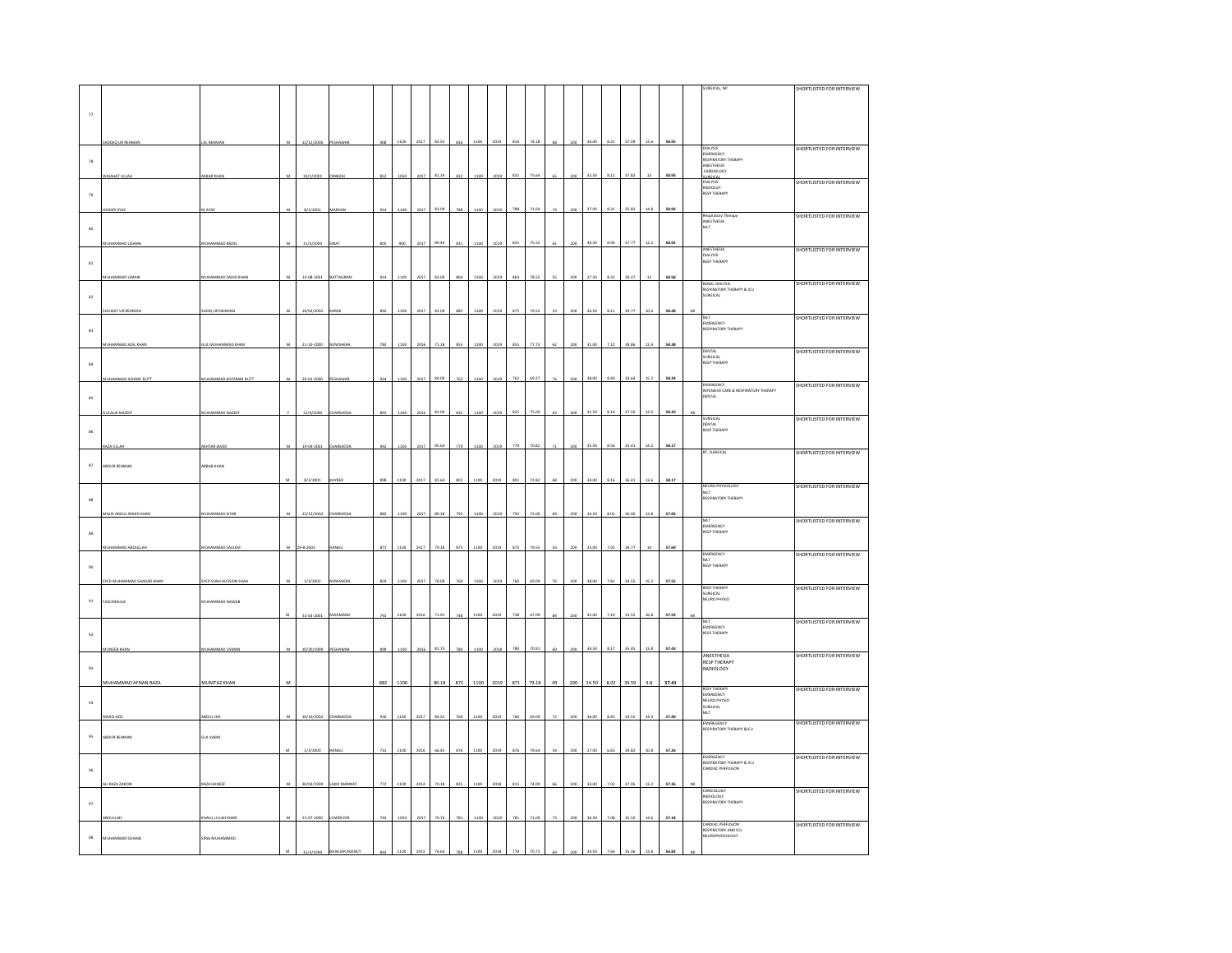|              |                     |                       |              |            |              |     |      |           |       |     |      |      |     |       |             |     |       |      |       |        |       |    | <b>RESPIRATORY THERAPY</b>                                    | SHORTLISTED FOR INTERVIEW |
|--------------|---------------------|-----------------------|--------------|------------|--------------|-----|------|-----------|-------|-----|------|------|-----|-------|-------------|-----|-------|------|-------|--------|-------|----|---------------------------------------------------------------|---------------------------|
| $99\,$       |                     |                       |              |            |              |     |      |           |       |     |      |      |     |       |             |     |       |      |       |        |       |    | SURGICAL<br>EURO PHYSIOLOGY                                   |                           |
|              | AZIM ULLAR          | <b>FAZAL E RABI</b>   |              | 15-05-2000 | HARSADD      | 839 | 1100 | 2017      | 76.2  | 80  | 1100 | 2019 | 803 | 73.00 | 63          | 200 | 31.50 | 7.63 | 36.50 | 12.6   | 56.73 |    |                                                               |                           |
|              |                     |                       |              |            |              |     |      |           |       |     |      |      |     |       |             |     |       |      |       |        |       |    | <b>RESP THERAPY</b>                                           | SHORTLISTED FOR INTERVIEW |
| $100\,$      |                     |                       |              |            |              |     |      |           |       |     |      |      |     |       |             |     |       |      |       |        |       |    | SURGICAL<br>SURGICAL<br>NEURO PHYSIO                          |                           |
|              | ARIQ ULLAH          | MAN ULLAH KHAM        | ${\bf M}$    | 26-01-2001 | DIR UPPER    | 841 | 1100 | 2017      | 76.45 | 791 | 1100 | 2019 | 791 | 71.91 | $65\,$      | 200 | 32.50 | 7.65 | 35.95 | 13     | 56.60 |    |                                                               |                           |
|              |                     |                       |              |            |              |     |      |           |       |     |      |      |     |       |             |     |       |      |       |        |       |    | ANESTHESIA<br>MLT<br>RESPIRATORY THERAPY                      | ON WAITING                |
| 101          |                     |                       |              |            |              |     |      |           |       |     |      |      |     |       |             |     |       |      |       |        |       |    |                                                               |                           |
|              | ALAL UD DEEN        | M MISKEEN             |              | 19-2-2000  | BATTAGRAM    | 753 | 1100 | 2015      | 68.45 | 847 | 1100 | 2017 | 847 | 77.00 | 56          | 200 | 28.00 | 6.85 | 38.50 | 11.2   | 56.55 |    |                                                               |                           |
|              |                     |                       |              |            |              |     |      |           |       |     |      |      |     |       |             |     |       |      |       |        |       |    | ANESTHESIA<br>DENTAL                                          | ON WAITING                |
| $102\,$      |                     |                       |              |            |              |     |      |           |       |     |      |      |     |       |             |     |       |      |       |        |       |    | RESPIRATORY THERAPY &INTENSIVE CARE                           |                           |
|              |                     | ANZOOR AHMAD SIDDIQUI | м            | 5/12/2000  | ESHAWA       | 860 | 1100 | 2017      | 78.18 | 799 | 1100 | 2019 | 799 | 72.64 | 62          | 200 | 31.00 | 7.82 | 36.32 | 12.4   | 56.54 |    |                                                               |                           |
|              |                     |                       |              |            |              |     |      |           |       |     |      |      |     |       |             |     |       |      |       |        |       |    | CARDIAC PERFUSION<br>EMERGENCY                                | ON WAITING                |
| 103          |                     |                       |              |            |              |     |      |           |       |     |      |      |     |       |             |     |       |      |       |        |       |    | EMEMENTORY AND ICH                                            |                           |
|              |                     | KBAR ALI              |              | 4/2/2001   | <b>IANGL</b> | 974 | 110  | 2017      | 88.55 |     | 1100 | 201  | 847 | 77.00 |             |     | 22.50 | 8.85 | 38.50 |        | 56.35 |    |                                                               |                           |
|              |                     |                       |              |            |              |     |      |           |       |     |      |      |     |       |             |     |       |      |       |        |       |    | ANESTHESIA<br><b>RESP THERAPY</b>                             | ON WAITING                |
| 104          |                     |                       |              |            |              |     |      |           |       |     |      |      |     |       |             |     |       |      |       |        |       |    | ARDIOLOGY                                                     |                           |
|              | AID ULLAI           | AZAL MUHAMMAD         |              | 20-01-2001 | <b>MARDA</b> | 899 | 1100 | 2016      | 81.73 | 795 | 1100 | 2019 | 785 | 71.36 |             |     | 30.50 | 8.17 | 35.68 | 12.2   | 56.05 | M  |                                                               |                           |
|              |                     |                       |              |            |              |     |      |           |       |     |      |      |     |       |             |     |       |      |       |        |       |    | <b>DIALYSIS</b><br>CARDIAC PERFUSION<br>RESP THERAPY          | ON WAITING                |
| $105\,$      |                     |                       |              |            |              |     |      |           |       |     |      |      |     |       |             |     |       |      |       |        |       |    |                                                               |                           |
|              | AMMAD SI            | HAZI MARJA            |              | 3/3/2000   |              |     |      |           | 75.09 |     |      | 2011 | 856 | 77.82 |             |     | 24.00 | 7.51 | 38.91 | 9.6    | 56.02 |    |                                                               |                           |
|              |                     |                       |              |            |              |     |      |           |       |     |      |      |     |       |             |     |       |      |       |        |       |    | DIALYSIS<br>CARDIAC PERFUSION                                 | ON WAITING                |
| 106          |                     |                       |              |            |              |     |      |           |       |     |      |      |     |       |             |     |       |      |       |        |       |    | <b>RESP THERAPY</b>                                           |                           |
|              |                     |                       |              |            |              |     |      |           |       |     |      |      |     |       |             |     |       |      |       |        |       |    |                                                               |                           |
|              | UHAMMAD SOHA        | HAZI MARJAN           | $\mathbf{M}$ | 3/3/2000   |              | 826 | 1100 | 2016      | 75.09 | 856 | 1100 | 2018 | 856 | 77.82 | $_{\rm 48}$ | 200 | 24.00 | 7.51 | 38.91 | 9.6    | 56.02 |    |                                                               |                           |
|              |                     |                       |              |            |              |     |      |           |       |     |      |      |     |       |             |     |       |      |       |        |       |    | <b>RESP THERAPY</b><br>DENTAL                                 | ON WAITING                |
| 107          | SYED HANIF ULLAH    | SYED HABIB ULLAH      |              |            |              |     |      |           |       |     |      |      |     |       |             |     |       |      |       |        |       |    | ARDIOLOGY                                                     |                           |
|              |                     |                       |              | 04-09-2001 | DIR LOWER    | 873 | 1100 | 2017      | 79.36 | 784 | 1100 | 2019 | 784 | 71.27 | 61          | 200 | 30.50 | 7.94 | 35.64 | 12.2   | 55.77 |    |                                                               |                           |
|              |                     |                       |              |            |              |     |      |           |       |     |      |      |     |       |             |     |       |      |       |        |       |    | <b>DIALYSIS</b><br>RADIOLOGY                                  | ON WAITING                |
| $108\,$      | MUHAMMAD UMAIR KHAN | MUHAMMAD SHOIB        |              |            |              |     |      |           |       |     |      |      |     |       |             |     |       |      |       |        |       |    | DENTAL                                                        |                           |
|              |                     |                       | M            | 5/5/2000   | FATA         | 883 |      | 1100 2016 | 80.27 | 786 | 1100 | 2018 | 786 | 71.45 | 60          | 200 | 30.00 | 8.03 | 35.73 | $12\,$ | 55.75 |    | CARIOLOGY<br><b>RESP THERAPY</b>                              |                           |
|              |                     |                       |              |            |              |     |      |           |       |     |      |      |     |       |             |     |       |      |       |        |       |    | RESP THERAPY<br>SURGICAL                                      | ON WAITING                |
| $109\,$      | MURAD UL HAQ        | KARIM UL HAQ          |              |            |              |     |      |           |       |     |      |      |     |       |             |     |       |      |       |        |       |    | NEURO PHYSIO                                                  |                           |
|              |                     |                       | M            | 20-08-2001 | DIR LOWER    | 723 | 1100 | 2018      | 65.73 | 746 | 1100 | 2019 | 746 | 67.82 | 76          | 200 | 38.00 | 6.57 | 33.91 | 15.2   | 55.68 |    |                                                               |                           |
|              |                     |                       |              |            |              |     |      |           |       |     |      |      |     |       |             |     |       |      |       |        |       |    | EMERGENCY, RESPIRATORY                                        | ON WAITING                |
| 110          |                     |                       |              |            |              |     |      |           |       |     |      |      |     |       |             |     |       |      |       |        |       |    |                                                               |                           |
|              | AAN SAN             | WAULLA                |              | 11/11/2001 |              | 946 | 1100 | 2017      | 86.00 | 744 | 1100 | 201  | 744 | 67.6  |             |     | 33.00 | 8.60 | 33.82 | 13.2   | 55.62 |    |                                                               |                           |
|              |                     |                       |              |            |              |     |      |           |       |     |      |      |     |       |             |     |       |      |       |        |       |    | CARDIAC PERFUSION<br><b>RESP THERAPY</b>                      | ON WAITING                |
| 111          | HASSAN WAHAB        | BDUL WAHAB            |              |            |              |     |      |           |       |     |      |      |     |       |             |     |       |      |       |        |       |    | DIALYSIS                                                      |                           |
|              |                     |                       |              | 2/4/2002   |              | 839 | 1100 | 2017      | 76.27 |     | 1100 | 2019 | 790 | 71.82 |             |     | 30.00 | 7.63 | 35.91 | $12$   | 55.54 |    |                                                               |                           |
|              |                     |                       |              |            |              |     |      |           |       |     |      |      |     |       |             |     |       |      |       |        |       |    | CARDIOLOGY<br>SURGICAL<br>SURGICAL<br>RT & ICU                | ON WAITING                |
| $112\,$      |                     |                       |              |            |              |     |      |           |       |     |      |      |     |       |             |     |       |      |       |        |       |    |                                                               |                           |
|              |                     |                       |              | 5/12/2001  |              | 893 | 1100 | 2017      | 81.18 | 810 | 1100 |      | 810 | 73.64 | 53          |     | 26.50 | 8.12 | 36.82 | 10.6   | 55.54 |    |                                                               |                           |
|              |                     |                       |              |            |              |     |      |           |       |     |      |      |     |       |             |     |       |      |       |        |       |    | CARDIOLOGY<br>RESP THERAPY<br>SURGICAL                        | ON WAITING                |
| $^{\rm 113}$ |                     |                       |              |            |              |     |      |           |       |     |      |      |     |       |             |     |       |      |       |        |       |    |                                                               |                           |
|              |                     | ABZ UL QAYUN          | M            | 5/3/2000   |              |     | 110  | 2017      | 72.36 |     |      | 3018 | 765 | 69.55 | c7          |     | 33.50 | 7.24 | 34.77 | 13.4   | 55.41 |    |                                                               | ON WAITING                |
|              |                     |                       |              |            |              |     |      |           |       |     |      |      |     |       |             |     |       |      |       |        |       |    | <b>EMERGENCY</b><br>RESP THERAPY<br>SURGICAL                  |                           |
| $_{\rm 114}$ |                     |                       |              |            |              |     |      |           |       |     |      |      |     |       |             |     |       |      |       |        |       |    |                                                               |                           |
|              |                     | <b>YAT UR REH</b>     |              | 24-07-19   |              |     |      |           | 77 S  |     |      |      | 220 | 65.49 |             |     | 36.50 | 775  | 32.73 | 14.6   | 55.08 |    | EMERGENCY                                                     | ON WAITING                |
| 115          |                     |                       |              |            |              |     |      |           |       |     |      |      |     |       |             |     |       |      |       |        |       |    | <b>RESP THERAPY</b><br><b>LIRGICAL</b>                        |                           |
|              |                     |                       |              |            |              |     |      |           |       |     |      |      |     |       |             |     |       |      |       |        |       |    |                                                               |                           |
|              | AHID ULLAH          | <b>IIR ASLAM KHAN</b> |              | 2/2/2002   | AKKI MARWA   |     |      | 201       |       |     |      |      |     |       |             |     |       |      |       | 8.6    | 55.08 |    | MLT                                                           | ON WAITING                |
|              |                     |                       |              |            |              |     |      |           |       |     |      |      |     |       |             |     |       |      |       |        |       |    |                                                               |                           |
| $116\,$      |                     |                       |              |            |              |     |      |           |       |     |      |      |     |       |             |     |       |      |       |        |       |    |                                                               |                           |
|              |                     |                       |              |            |              |     |      |           |       |     |      |      |     |       |             |     |       |      |       |        |       |    | HELP<br>RESP THERAPY<br>DENTAL                                |                           |
|              | HAMMAD ZEESHAN      | UHAMMAD SADDIO        | M            | 14-3-2000  | FSHAW.       | 914 | 1100 | 2016      | 83.09 | 782 | 1100 | 2015 | 772 | 70.18 | S8          |     | 29.00 | 8.31 | 35.09 | 11.6   | 55.00 | MI | <b>RESPIRATORY THERAPY</b>                                    |                           |
|              |                     |                       |              |            |              |     |      |           |       |     |      |      |     |       |             |     |       |      |       |        |       |    |                                                               | ON WAITING                |
| $_{\rm 117}$ |                     |                       |              |            |              |     |      |           |       |     |      |      |     |       |             |     |       |      |       |        |       |    |                                                               |                           |
|              | <b>VDAR KHA</b>     | UL HAWAS KHAI         |              | 6/2/2000   | <b>ATA</b>   | 735 | 1100 | 2017      | 66.82 |     | 1100 | 2019 | 813 | 73.91 |             |     | 28.00 | 6.68 | 36.95 | 11.2   | 54.84 |    |                                                               | ON WAITING                |
|              |                     |                       |              |            |              |     |      |           |       |     |      |      |     |       |             |     |       |      |       |        |       |    | EMERGENCY<br>INVENSIVE CARE & RESPIRATORY THERAPY<br>SURGICAL |                           |
| $^{\rm 118}$ |                     |                       |              |            |              |     |      |           |       |     |      |      |     |       |             |     |       |      |       |        |       |    |                                                               |                           |
|              |                     | SOOL KHA              |              | 8/3/2002   |              | 911 | 110  | 2017      | 82.82 |     | 110  |      | 747 | 67.91 |             |     | 31.50 | 8.28 | 33.95 | 12.6   | 54.84 |    | SURGICAL                                                      | ON WAITING                |
|              |                     |                       |              |            |              |     |      |           |       |     |      |      |     |       |             |     |       |      |       |        |       |    | <b>EMERGENCY</b><br><b>RESPIRATORY THERAPY</b>                |                           |
| 119          |                     |                       |              |            |              |     |      |           |       |     |      |      |     |       |             |     |       |      |       |        |       |    |                                                               |                           |
|              | AQWEEM UL HAQ       | <b>HASSAN QURESH</b>  | M            | 16-03-1999 | SWAB         | 869 | 1100 | 2016      | 79.00 | 766 | 1100 | 2019 | 766 | 69.64 |             | 200 | 30.00 | 7.90 | 34.82 | $12$   | 54.72 |    | Respiratory Therapy                                           | ON WAITING                |
|              |                     |                       |              |            |              |     |      |           |       |     |      |      |     |       |             |     |       |      |       |        |       |    |                                                               |                           |
| $120\,$      | UHAMMAD RIAZ        | M DIN                 |              | 31-03-2000 | PESHAWA      |     |      |           |       |     |      |      |     |       |             |     |       |      |       | 12.2   | 54.72 |    | CARDIAC PERFUSION<br>EMERGENCY                                |                           |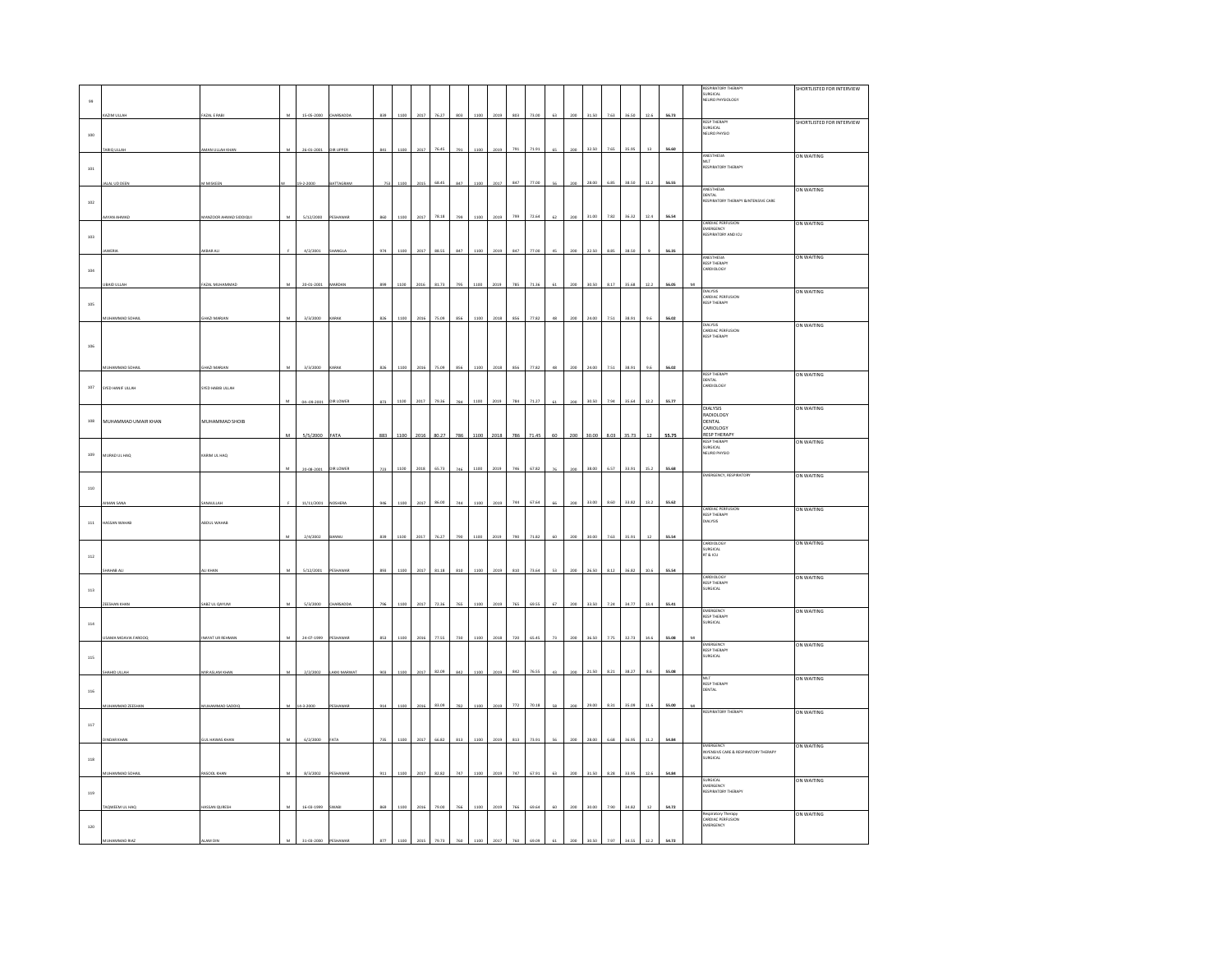|              |                        |                          |                |             |               |     |           |      |       |     |      |      |                     |       |    |     |       |      |       |             |       |    | SURGICAL<br>EMERGENCY                                          | ON WAITING |
|--------------|------------------------|--------------------------|----------------|-------------|---------------|-----|-----------|------|-------|-----|------|------|---------------------|-------|----|-----|-------|------|-------|-------------|-------|----|----------------------------------------------------------------|------------|
| 121          |                        |                          |                |             |               |     |           |      |       |     |      |      |                     |       |    |     |       |      |       |             |       |    | <b>RESPIRATORY THERAPY</b>                                     |            |
|              | <b>DA MANIA</b>        | <b>ATIF UR REHMAN</b>    |                | 2/9/2001    |               | 873 | 1100      | 2017 | 79.36 | 888 | 1100 | 2015 | $\circ \circ \circ$ |       |    |     | 16.00 | 794  | an as | 64          | 54.70 |    |                                                                | ON WAITING |
| $122\,$      |                        |                          |                |             |               |     |           |      |       |     |      |      |                     |       |    |     |       |      |       |             |       |    | CARDIOLOGY<br>RESPIRATORY AND ICU<br>DENTAL                    |            |
|              | <b>VRA MANSOOR</b>     | MANSOOR IQBA             |                | 22/11/1999  | OHAT          | 711 | 1100      | 2015 | 64.64 | 724 | 1100 | 2017 | 724                 | 65.82 | 26 | 200 | 38.00 | 6.46 | 32.91 | 15.2        | 54.57 |    |                                                                |            |
|              |                        |                          |                |             |               |     |           |      |       |     |      |      |                     |       |    |     |       |      |       |             |       |    | <b>EMEREGNCY</b><br>RESPIRATORY THERAPY & ICU                  | ON WAITING |
| $123\,$      |                        |                          |                |             |               |     |           |      |       |     |      |      |                     |       |    |     |       |      |       |             |       |    | NEUROPHYSIOLOGY                                                |            |
|              | <b>INAN AHMAD KHAM</b> | <b>DUL KASH KHAP</b>     |                | 31/08/2001  | <b>LRAK</b>   | 794 | 1100      | 2017 | 72.18 | 796 | 1100 | 2019 | 796                 | 72.36 |    |     | 27.50 | 7.22 | 36.18 | $11\,$      | 54.40 |    | SURGICAL<br><b>RENAL DIALYSIS</b>                              | ON WAITING |
| $^{\rm 124}$ | SADIO UREHMAN          | ABDUL KHALIQ             |                |             |               |     |           |      |       |     |      |      |                     |       |    |     |       |      |       |             |       |    | <b>RESPIRATORY THERAPY</b>                                     |            |
|              |                        |                          |                | M 18-4-1999 | CHATRAL       | 675 | 1100 2016 |      | 61.36 | 718 | 1100 | 2018 | 718                 | 65.27 | 78 | 200 | 39.00 | 6.14 | 32.64 | 15.6        | 54.37 |    |                                                                |            |
|              |                        |                          |                |             |               |     |           |      |       |     |      |      |                     |       |    |     |       |      |       |             |       |    | DIALYSIS<br>EMERGENCY<br>RESP THERAPY                          | ON WAITING |
| $125\,$      |                        |                          |                |             |               |     |           |      |       |     |      |      |                     |       |    |     |       |      |       |             |       |    |                                                                |            |
|              | JAHMMAD SHAHZAD KHAM   | <b>HAMMAD ZAHID KHAM</b> | M              | 1/10/2000   | OWSHER        | 924 | 1100      | 2017 | 84.00 | 712 | 1100 | 2019 | 712                 | 64.73 | 68 | 200 | 34.00 | 8.40 | 32.36 | 13.6        | 54.36 |    |                                                                | ON WAITING |
| $126\,$      | WASIF KHAN             | <b>CHIRAGH KHAN</b>      |                |             |               |     |           |      |       |     |      |      |                     |       |    |     |       |      |       |             |       |    | DENTAL<br>MLT<br>RESP THERAPY                                  |            |
|              |                        |                          | M              | 17-02-2002  | PESHAWAR      | 903 | 1100      | 2017 | 82.09 |     | 1100 | 2019 | 804                 | 73.09 |    |     | 24.00 | 8.21 | 36.55 | 9.6         | 54.35 |    |                                                                |            |
|              |                        |                          |                |             |               |     |           |      |       |     |      |      |                     |       |    |     |       |      |       |             |       |    | EMEGENCY<br>RESP THERAPY<br>NEURO PHYSIO                       | ON WAITING |
| $127\,$      |                        |                          |                |             |               |     |           |      |       |     |      |      |                     |       |    |     |       |      |       |             |       |    |                                                                |            |
|              | AFI AHMAI              | MAD SAEED KHAN           | M              | 16-04-2000  |               | 893 |           |      | 81.18 |     | 110  | 2011 | 766                 | 69.64 | 52 |     | 28.50 | 8.12 | 34.82 | 11.4        | 54.34 |    |                                                                | ON WAITING |
| $^{\rm 128}$ | <b>NOOR</b>            | UHAMMAD QAMAR            |                |             |               |     |           |      |       |     |      |      |                     |       |    |     |       |      |       |             |       |    | RADIOLOGY<br>EMERGENCY<br>RESP THERAPY                         |            |
|              |                        |                          |                | 25-3-2000   |               | 858 | 1100      | 2016 | 78.00 | 773 | 1100 | 2019 | 773                 | 70.27 | 57 |     | 28.50 | 7.80 | 35.14 | 11.4        | 54.34 |    |                                                                |            |
|              |                        |                          |                |             |               |     |           |      |       |     |      |      |                     |       |    |     |       |      |       |             |       |    | ANESTHESIA<br>RESPIRATORY THERAPY<br>CARDIAC PERFUSION         | ON WAITING |
| $129\,$      |                        |                          |                |             |               |     |           |      |       |     |      |      |                     |       |    |     |       |      |       |             |       |    |                                                                |            |
|              | HMOOD UR RAHMAI        | WAR GU                   | M.             | 15-04-2001  | ESHAWA        | 778 | 1100      | 2017 | 70.73 | 730 | 1100 | 2019 | 730                 | 66.36 | 70 | 200 | 35.00 | 7.07 | 33.18 | $14\,$      | 54.25 |    | <b>EMEGENCY, RESPIRATORY</b>                                   | ON WAITING |
| $130\,$      |                        |                          |                |             |               |     |           |      |       |     |      |      |                     |       |    |     |       |      |       |             |       |    |                                                                |            |
|              | DOR ULLA               | <b>IUDEER KHAI</b>       | $\overline{M}$ | 2/2/2002    | <b>BAJAUI</b> | 894 | 1100      | 2017 | 81.27 | 781 | 1100 | 2019 | 781                 | 71.00 | 53 | 200 | 26.50 | 8.13 | 35.50 | 10.6        | 54.23 |    |                                                                |            |
|              |                        |                          |                |             |               |     |           |      |       |     |      |      |                     |       |    |     |       |      |       |             |       |    | CARDIOLOGY<br>EMERGENCY<br>RT & ICU                            | ON WAITING |
| $_{\rm 131}$ |                        |                          |                |             |               |     |           |      |       |     |      |      |                     |       |    |     |       |      |       |             |       |    |                                                                |            |
|              | <b>RAM ULLAR</b>       | <b>ARIM KHAN</b>         |                | 1/2/2001    | ESHAWAR       | 894 | 1100      | 2016 | 81.27 | 731 | 1100 | 2011 | 731                 | 66.45 |    |     | 32.00 | 8.13 | 33.23 | 12.8        | 54.15 |    |                                                                | ON WAITING |
| $132\,$      |                        |                          |                |             |               |     |           |      |       |     |      |      |                     |       |    |     |       |      |       |             |       |    | EMERGENCY<br>RESPIRATORY THERAPY &ICU<br>SURGICAL              |            |
|              | <b>ISSAN MEHMO</b>     |                          | M              | 21/3/1999   | MARDA         | 816 |           | 2014 | 74.18 | 757 | 1100 | 2019 | 757                 | 68.82 | 61 |     | 30.50 | 7.42 | 34.41 | 12.2        | 54.03 |    |                                                                |            |
|              |                        | ULTAN MEHMOOL            |                |             |               |     | 1100      |      |       |     |      |      |                     |       |    |     |       |      |       |             |       |    | RENAL DIALYSIS                                                 | ON WAITING |
| $_{\rm 133}$ |                        |                          |                |             |               |     |           |      |       |     |      |      |                     |       |    |     |       |      |       |             |       |    | <b>RENAL DIALISIS</b><br>RESPIRATORY THERAPY & ICU<br>SURGICAL |            |
|              | REEM ULLA              | <b>NT ULLA</b>           | M              | 20/3/2003   |               | 867 | 1100      | 2017 | 78.82 | 798 | 1100 | 2019 | 798                 | 72.55 | 48 | 200 | 24.00 | 7.88 | 36.27 | 9.6         | 53.75 |    | DIALYSIS                                                       | ON WAITING |
| $_{\rm 134}$ |                        |                          |                |             |               |     |           |      |       |     |      |      |                     |       |    |     |       |      |       |             |       |    | <b>DIALISIS</b><br>EMERGENCY<br>RESP THERAPY                   |            |
|              | <b>UID RAZA</b>        |                          |                | 1/5/200     |               | 856 | 1100      | 2017 | 77.82 | 791 |      |      | 791                 | 71.91 | 50 |     | 25.00 | 7.78 | 35.95 | 10          | 53.74 |    |                                                                |            |
|              |                        | <b>UHAMMAD SI</b>        |                |             | KARAK         |     |           |      |       |     | 110  | 2019 |                     |       |    | 200 |       |      |       |             |       |    | <b>DIALYSIS</b>                                                | ON WAITING |
| $135\,$      | KRAM ULLAH             | FAZAL E RABI             |                |             |               |     |           |      |       |     |      |      |                     |       |    |     |       |      |       |             |       |    | EMERGENCY<br>RESP THERAPY                                      |            |
|              |                        |                          |                | 26-09-2000  | ESHAWAR       | 780 | 1100      | 2016 | 70.91 | 729 | 1100 | 2018 | 729                 | 66.27 | 66 | 200 | 33.00 | 7.09 | 33.14 | 13.2        | 53.43 |    | <b>DIALYSIS</b>                                                | ON WAITING |
| 136          |                        |                          |                |             |               |     |           |      |       |     |      |      |                     |       |    |     |       |      |       |             |       |    | DIALTSIS<br>RESPIRATORY HTERAPY & ICU<br>CARDIAC PERFUSION     |            |
|              |                        | <b>JAD AHMAI</b>         |                | 7/1/2000    |               | 798 | 1100      | 2016 | 72.55 | 706 | 1100 | 2018 | 706                 | 64.18 | 70 | 200 | 35.00 | 7.25 | 32.09 | $14\,$      | 53.35 |    |                                                                |            |
|              |                        |                          |                |             |               |     |           |      |       |     |      |      |                     |       |    |     |       |      |       |             |       |    | <b>EMERGENCY</b>                                               | ON WAITING |
| $137\,$      |                        |                          |                |             |               |     |           |      |       |     |      |      |                     |       |    |     |       |      |       |             |       |    | RESPIRATORY THERAPY<br>DIALYSIS                                |            |
|              | AEEM ULLAH             | ARWAR KHAM               | M.             | 1/3/2000    | FATA          | 830 | 1050      | 2016 | 79.05 | 734 | 1100 | 2019 | 724                 | 65.82 | 62 | 200 | 31.00 | 7.90 | 32.91 | 12.4        | 53.21 | MI | <b>EMERGENCY</b>                                               | ON WAITING |
| 138          |                        |                          |                |             |               |     |           |      |       |     |      |      |                     |       |    |     |       |      |       |             |       |    | RESPIRATORY THERAPY<br>DENTAL                                  |            |
|              | NJMAN MAHMOO           | <b>FAZAL MAHMOO</b>      | $\mathbf{M}$   | 12/4/2001   | MARDAN        | 887 | 1050      | 2017 | 84.48 | 738 | 1100 | 2019 | 738                 | 67.09 | 56 | 200 | 28.00 | 8.45 | 33.55 | 11.2        | 53.19 |    |                                                                |            |
|              |                        |                          |                |             |               |     |           |      |       |     |      |      |                     |       |    |     |       |      |       |             |       |    | ANESTHESIA                                                     | ON WAITING |
| 139          | <b>UQMAN HAKEEM</b>    | MASTA JAN                |                |             |               |     |           |      |       |     |      |      |                     |       |    |     |       |      |       |             |       |    | EMERGENCY<br>RESP THERAPY                                      |            |
|              |                        |                          | м              | 11/9/2000   | KHYBER AGENCY | 954 | 1100      | 2017 | 86.73 | 757 | 1100 | 2019 | $757\,$             | 68.82 | 49 | 200 | 24.50 | 8.67 | 34.41 | $9.8\,$     | 52.88 |    | <b>RADIOLOGY</b>                                               | ON WAITING |
| 140          |                        |                          |                |             |               |     |           |      |       |     |      |      |                     |       |    |     |       |      |       |             |       |    | <b>RESP THERAPY</b><br>DIALYSIS                                |            |
|              |                        |                          |                | 24-03-2002  | DIR LOWER     | 847 | 1100      | 2017 | 77.00 | 684 | 1100 | 2019 | 684                 | 62.18 |    |     | 35.00 | 7.70 | 31.09 | $^{\rm 14}$ | 52.79 |    |                                                                |            |
|              |                        | <b>IMAN ULLA</b>         |                |             |               |     |           |      |       |     |      |      |                     |       |    |     |       |      |       |             |       |    | <b>EMERGENCY</b>                                               | ON WAITING |
| $_{\rm 141}$ |                        |                          |                |             |               |     |           |      |       |     |      |      |                     |       |    |     |       |      |       |             |       |    | RESP THERAPY<br>CARD PERFUSION                                 |            |
|              |                        | <b>SRULLAH KHA</b>       |                | 7/7/1997    | HYBER AGEN    |     | 1050      | 2013 | 83.33 |     | 1100 |      | 721                 | 65.55 |    |     | 29.00 | 8.33 | 32.77 | 11.6        | 52.71 |    | RESPIRATORY AND ICU                                            | ON WAITING |
| 142          |                        |                          |                |             |               |     |           |      |       |     |      |      |                     |       |    |     |       |      |       |             |       |    | SURGICAL<br>NEUROPHYSIOLOGY                                    |            |
|              |                        |                          |                |             |               |     |           | 2016 |       |     |      |      | 712                 |       |    |     |       | 7.11 |       |             |       |    |                                                                |            |
|              |                        |                          |                | 1/8/2       |               |     | 1100      |      |       |     |      | 2011 |                     |       |    |     | 33.00 |      | 32.36 | 13.2        | 52.67 |    | DIALYSIS<br>RESP THERAPY                                       | ON WAITING |
| $_{\rm 143}$ |                        |                          |                |             |               |     |           |      |       |     |      |      |                     |       |    |     |       |      |       |             |       |    |                                                                |            |
|              |                        |                          |                |             |               |     |           |      |       |     |      |      |                     |       |    |     |       |      |       |             | 52.65 |    |                                                                |            |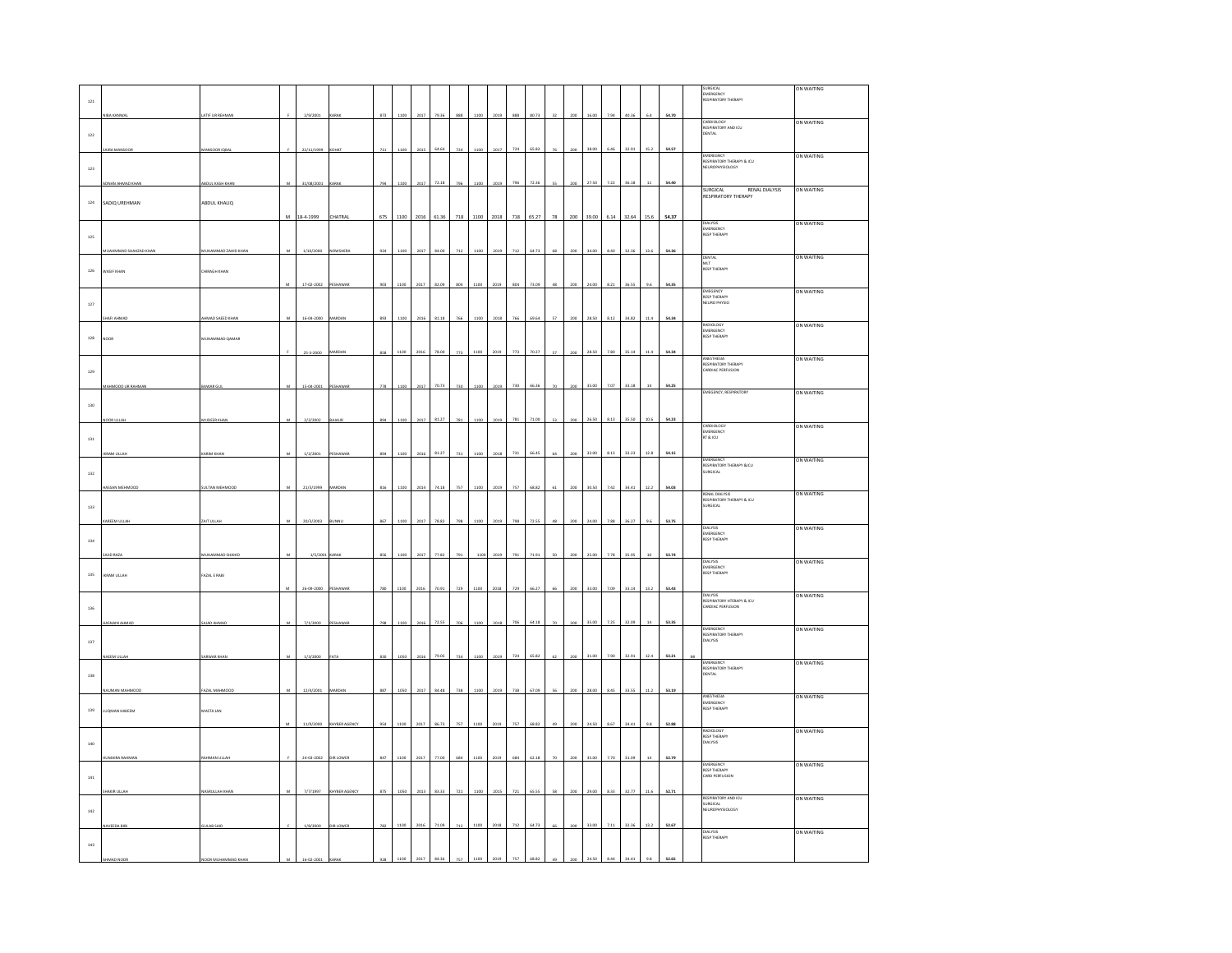|         |                          |                       |              |             |                 |     |      |      |       |     |      |      |     |       |    |     |       |      |       |             |       |    | ANESTHESIA                                         | ON WAITING |
|---------|--------------------------|-----------------------|--------------|-------------|-----------------|-----|------|------|-------|-----|------|------|-----|-------|----|-----|-------|------|-------|-------------|-------|----|----------------------------------------------------|------------|
|         |                          |                       |              |             |                 |     |      |      |       |     |      |      |     |       |    |     |       |      |       |             |       |    | MLT<br>RESPIRATORY THERAPY                         |            |
| 144     |                          |                       |              |             |                 |     |      |      |       |     |      |      |     |       |    |     |       |      |       |             |       |    |                                                    |            |
|         | AHID AL                  | AFIZ ULLAH            |              | 13-04-2000  | UNER            | 845 |      |      |       |     |      |      |     | 69.18 |    |     | 25.50 | 7.68 | 34.59 | 10.2        | 52.47 |    | MLT                                                | ON WAITING |
|         |                          |                       |              |             |                 |     |      |      |       |     |      |      |     |       |    |     |       |      |       |             |       |    | DIALYSIS                                           |            |
| $145\,$ |                          |                       |              |             |                 |     |      |      |       |     |      |      |     |       |    |     |       |      |       |             |       |    | CU                                                 |            |
|         | <b>IASEEMA NAZ</b>       | AWAR KHAN             |              | 8/10/1998   | <b>PESHAWAR</b> | 783 | 1100 | 2016 | 71.18 | 739 | 1100 | 2018 | 729 | 66.27 | 61 | 200 | 30.50 | 7.12 | 33.14 | 12.2        | 52.45 | MI |                                                    |            |
|         |                          |                       |              |             |                 |     |      |      |       |     |      |      |     |       |    |     |       |      |       |             |       |    | EMERGENCY<br>RESP THERAPY<br>SURGICAL              | ON WAITING |
| 146     | MUHAMMAD HAYAM           | SHAKIR ULLAH          |              |             |                 |     |      |      |       |     |      |      |     |       |    |     |       |      |       |             |       |    |                                                    |            |
|         |                          |                       |              |             |                 |     |      |      |       |     |      |      |     |       |    |     |       |      |       |             |       |    |                                                    |            |
|         |                          |                       |              | 2/4/2001    | <b>SWAT</b>     | 783 | 1100 | 2017 |       |     |      |      |     |       |    |     | 28.00 | 7.1  | 34.09 | 11.2        | 52.41 |    | EMERGENCY                                          | ON WAITING |
|         |                          |                       |              |             |                 |     |      |      |       |     |      |      |     |       |    |     |       |      |       |             |       |    | ΝP<br><b>RESP THERAPY</b>                          |            |
| $147\,$ | GOHAR ALI                | TAAJ MUHAMMAD KHAN    |              |             |                 |     |      |      |       |     |      |      |     |       |    |     |       |      |       |             |       |    |                                                    |            |
|         |                          |                       |              | 20-3-2000   | <b>BUNER</b>    | 834 | 1050 | 2016 | 79.43 | 706 | 1100 | 2018 | 706 | 64.18 |    | 200 | 30.50 | 7.94 | 32.09 | 12.2        | 52.23 |    |                                                    |            |
|         |                          |                       |              |             |                 |     |      |      |       |     |      |      |     |       |    |     |       |      |       |             |       |    | EMERGENCY<br><b>SURGICAL</b>                       | ON WAITING |
| 148     |                          |                       |              |             |                 |     |      |      |       |     |      |      |     |       |    |     |       |      |       |             |       |    | RESPIRATORY THERAPY & ICU                          |            |
|         |                          |                       |              |             |                 |     |      |      |       |     |      |      |     |       |    |     |       |      |       |             |       |    |                                                    |            |
|         | KAT ULL                  | HRAF KHA              |              | 16/2/1997   |                 |     |      |      |       |     |      |      | 703 | 63.91 |    |     | 29.50 | 8.43 | 31.95 | 11.8        | 52.18 |    | <b>DIALYSIS</b>                                    | ON WAITING |
|         |                          |                       |              |             |                 |     |      |      |       |     |      |      |     |       |    |     |       |      |       |             |       |    | EMERGENCY<br><b>RESP THERAPY</b>                   |            |
| 149     |                          |                       |              |             |                 |     |      |      |       |     |      |      |     |       |    |     |       |      |       |             |       |    |                                                    |            |
|         |                          | <b>ADAR KHAN</b>      |              | 15-09-2001  | PESHAWAR        | 891 | 1100 | 2017 | 81.00 | 736 | 1100 | 2019 | 736 | 66.91 |    | 200 | 26.50 | 8.10 | 33.45 | 10.6        | 52.15 |    |                                                    |            |
|         |                          |                       |              |             |                 |     |      |      |       |     |      |      |     |       |    |     |       |      |       |             |       |    | <b>DIALYSIS</b>                                    | ON WAITING |
| 150     |                          |                       |              |             |                 |     |      |      |       |     |      |      |     |       |    |     |       |      |       |             |       |    | RESPIRATORY THERAPY<br>SURGICAL                    |            |
|         |                          |                       |              |             |                 |     |      |      |       |     |      |      |     |       |    |     |       |      |       |             |       |    |                                                    |            |
|         |                          | AL MUHAMMAD           |              | 22-04-2002  | MALAKAND        | 847 | 1100 | 2017 | 77.00 |     |      | 2019 | 707 | 64.27 |    | 200 | 30.00 | 7.70 | 32.14 | $12\,$      | 51.84 |    |                                                    | ON WAITING |
|         |                          |                       |              |             |                 |     |      |      |       |     |      |      |     |       |    |     |       |      |       |             |       |    | EMERGENCY<br>RESPIRATORY THERAPY & ICU             |            |
|         |                          |                       |              |             |                 |     |      |      |       |     |      |      |     |       |    |     |       |      |       |             |       |    | NEUROPHYSIOLOGY                                    |            |
| 151     |                          |                       |              |             |                 |     |      |      |       |     |      |      |     |       |    |     |       |      |       |             |       |    |                                                    |            |
|         |                          |                       |              |             |                 |     |      |      |       |     |      |      |     |       |    |     |       |      |       |             |       |    |                                                    |            |
|         | <b>UDASSIR KHA</b>       | UI QALANDAR SHAH      |              | 21/3/2001   | ESHAWA          | 676 | 1100 |      |       |     |      | 2019 | 742 | 67.45 |    |     | 29.00 | 6.15 | 33.73 | 11.6        | 51.47 |    | CARDIAC PERFUSION                                  | ON WAITING |
|         |                          |                       |              |             |                 |     |      |      |       |     |      |      |     |       |    |     |       |      |       |             |       |    | EMERGENCY                                          |            |
| 152     |                          |                       |              |             |                 |     |      |      |       |     |      |      |     |       |    |     |       |      |       |             |       |    | <b>RESP THERAPY</b>                                |            |
|         | MEER HAMZA               | RANGZE                |              | 9/11/2001   | CHARSADD.       | 843 |      |      |       |     |      |      |     |       |    |     |       | 7.61 |       |             | 51.39 |    |                                                    |            |
|         |                          |                       |              |             |                 |     |      |      |       |     |      |      |     |       |    |     |       |      |       |             |       |    | ANESTHESIA                                         | ON WAITING |
|         |                          |                       |              |             |                 |     |      |      |       |     |      |      |     |       |    |     |       |      |       |             |       |    | EMERGENCY<br>RESPIRTORY THERAPY                    |            |
| $153\,$ |                          |                       |              |             |                 |     |      |      |       |     |      |      |     |       |    |     |       |      |       |             |       |    |                                                    |            |
|         | MAL KHAN                 | MDAD KHAN             | $\mathbf{M}$ | 12/2/2000   | PESHAWAR        | 723 | 1100 | 2016 | 65.73 | 723 | 1100 | 2018 | 723 | 65.73 | 59 | 200 | 29.50 | 6.57 | 32.86 | 11.8        | 51.24 |    |                                                    |            |
|         |                          |                       |              |             |                 |     |      |      |       |     |      |      |     |       |    |     |       |      |       |             |       |    | RESP THERAPY<br>DENTAL                             | ON WAITING |
| 154     |                          |                       |              |             |                 |     |      |      |       |     |      |      |     |       |    |     |       |      |       |             |       |    | SURGICAL                                           |            |
|         |                          |                       |              |             |                 |     |      |      |       |     |      |      |     |       |    |     |       |      |       |             |       |    | ANESTHESIA                                         |            |
|         |                          |                       |              |             |                 |     |      |      |       |     |      |      |     |       |    |     |       |      |       |             |       |    |                                                    |            |
|         | MUHAMMAD MUDASSAR ASHRAF | MUHAMMAD ASHRAF       | M            | 2/2/2001    | DI KHAN         | 788 | 1100 | 2016 | 71.64 | 703 | 1100 | 2019 | 703 | 63.91 | 60 | 200 | 30.00 | 7.16 | 31.95 | 12          | 51.12 |    | MLT                                                |            |
|         |                          |                       |              |             |                 |     |      |      |       |     |      |      |     |       |    |     |       |      |       |             |       |    | ANESTHESIA<br>EMERGENCY                            | ON WAITING |
| 155     |                          |                       |              |             |                 |     |      |      |       |     |      |      |     |       |    |     |       |      |       |             |       |    | RESPIRTORY THERAPY                                 |            |
|         | HAMMAD ISLAM             |                       |              |             | ORGHAP          | 690 | 1100 | 2017 | 62.73 | 734 | 1100 | 2019 | 736 | 66.73 | 52 | 200 | 28.50 | 6.27 | 33.36 |             |       |    |                                                    |            |
|         |                          | WAB ZADA              |              | 15-05-2001  |                 |     |      |      |       |     |      |      |     |       |    |     |       |      |       | 11.4        | 51.04 |    | DENTAL                                             | ON WAITING |
| 156     |                          |                       |              |             |                 |     |      |      |       |     |      |      |     |       |    |     |       |      |       |             |       |    | DIALYSIS<br><b>RESP THERAPY</b>                    |            |
|         |                          |                       |              |             |                 |     |      |      |       |     |      |      |     |       |    |     |       |      |       |             |       |    |                                                    |            |
|         | MUHAMMAD SHEHZAD KHAN    | DOST MUHAMMAD KHAN    | M            | 12/3/2002   | PESHAWAR        | 790 | 1100 | 2017 |       | 686 |      |      | 686 | 52.36 |    | 200 | 31.00 | 7.18 | 31.18 | 12.4        | 50.76 |    | <b>RESP THERAPY</b>                                |            |
|         |                          |                       |              |             |                 |     |      |      |       |     |      |      |     |       |    |     |       |      |       |             |       |    |                                                    | ON WAITING |
| 157     | MARYAM FIDA              | IDA MUHAMMAD          |              |             |                 |     |      |      |       |     |      |      |     |       |    |     |       |      |       |             |       |    | NEURO PHYSIO<br>CARDIOLOGY                         |            |
|         |                          |                       |              | 21-07-1999  |                 |     |      |      |       |     |      |      |     |       |    |     |       |      |       |             | 50.73 |    |                                                    |            |
|         |                          |                       |              |             |                 |     |      |      |       |     |      |      |     |       |    |     |       |      |       |             |       |    |                                                    | ON WAITING |
|         |                          |                       |              |             |                 |     |      |      |       |     |      |      |     |       |    |     |       |      |       |             |       |    | DIALYSIS<br>RESPIRATORY HTERAPY & ICU<br>RADIOLOGY |            |
| 158     |                          |                       |              |             |                 |     |      |      |       |     |      |      |     |       |    |     |       |      |       |             |       |    |                                                    |            |
|         | <b>NZA ISHFAC</b>        | UHAMMAD ISHFAC        |              | 2/12/2001   | PESHAWA         |     | 900  | 2017 | 89.56 | 658 |      | 2019 | 658 | 59.82 |    | 20f | 29.50 | 8.96 | 29.91 | 11.8        | 50.66 |    |                                                    |            |
|         |                          |                       |              |             |                 |     |      |      |       |     |      |      |     |       |    |     |       |      |       |             |       |    |                                                    | ON WAITING |
| 159     |                          |                       |              |             |                 |     |      |      |       |     |      |      |     |       |    |     |       |      |       |             |       |    | MLT<br>DIALYSIS<br>RESP THERAPY                    |            |
|         | <b>IUHAMMAD BILAL</b>    | HAD AL                |              |             | MARDAN          | 730 | 1100 | 2017 | 66.36 |     |      | 2019 | 749 | 68.09 |    | 200 | 24.50 | 6.64 | 34.05 | 9.8         | 50.48 |    |                                                    |            |
|         |                          |                       |              | 10/4/2000   |                 |     |      |      |       |     |      |      |     |       |    |     |       |      |       |             |       |    | <b>RESP THERAPY</b>                                | ON WAITING |
| 160     | MUHAMMAD HARIS           | HAILMUMTAZ ALI        |              |             |                 |     |      |      |       |     |      |      |     |       |    |     |       |      |       |             |       |    | DIALYSIS<br>NEURO PHYSIO                           |            |
|         |                          |                       |              |             |                 |     |      |      |       |     |      |      |     |       |    |     |       |      |       |             |       |    |                                                    |            |
|         |                          |                       |              | 25-04-2001  | HARSADDA        |     |      | 2017 | 85.57 |     |      |      |     | 63.2  |    |     | 25.00 | 8.55 | 31.64 | $^{\rm 10}$ | 50.19 |    |                                                    |            |
|         |                          |                       |              |             |                 |     |      |      |       |     |      |      |     |       |    |     |       |      |       |             |       |    | DIALYSIS<br>EMEREGNCY                              | ON WAITING |
| 161     |                          |                       |              |             |                 |     |      |      |       |     |      |      |     |       |    |     |       |      |       |             |       |    | RESPIRATORY THERAPY & ICU                          |            |
|         | AH GAHMAD KAN            | <b>IUSHARRAF KHAI</b> |              | 13/1/2000   | <b>WAT</b>      |     |      |      |       |     |      |      |     |       |    |     | 33.00 |      | 29.32 |             |       |    |                                                    |            |
|         |                          |                       |              |             |                 |     |      |      |       |     |      |      |     |       |    |     |       | 7.54 |       | 13.2        | 50.05 |    | <b>EMERGENCY</b>                                   | ON WAITING |
|         |                          |                       |              |             |                 |     |      |      |       |     |      |      |     |       |    |     |       |      |       |             |       |    |                                                    |            |
| $162\,$ |                          |                       |              |             |                 |     |      |      |       |     |      |      |     |       |    |     |       |      |       |             |       |    | RESPIRATORY THERAPY<br>NEURO PHYSIOLOGY            |            |
|         | <b>OIAR AKHTA</b>        | <b>HIB SH</b>         |              | 1/1/2001    | AT4             | 83  |      |      |       |     |      |      | 705 | 64.0  |    |     | 25.50 | 7.60 | 32.05 | 10.2        | 49.85 |    |                                                    |            |
|         |                          |                       |              |             |                 |     |      |      |       |     |      |      |     |       |    |     |       |      |       |             |       |    | CARDIAC PERFUSION<br>RESP THERAPY                  | ON WAITING |
| 163     |                          |                       |              |             |                 |     |      |      |       |     |      |      |     |       |    |     |       |      |       |             |       |    | DIALYSIS                                           |            |
|         |                          |                       |              |             |                 |     |      |      |       |     |      |      |     |       |    |     |       |      |       |             |       |    |                                                    |            |
|         | <b>SNAIN KHA</b>         | DHAR AL               |              | 25-06-2000  | MARDAN          | 832 | 1100 | 2017 | 75.64 |     | 1100 | 2019 | 675 |       |    |     | 28.00 | 7.56 | 30.68 | 11.2        | 49.45 |    |                                                    | ON WAITING |
|         |                          |                       |              |             |                 |     |      |      |       |     |      |      |     |       |    |     |       |      |       |             |       |    | <b>RESP THERAPY</b><br>DENTAL                      |            |
| 164     |                          |                       |              |             |                 |     |      |      |       |     |      |      |     |       |    |     |       |      |       |             |       |    |                                                    |            |
|         | RIS IQBA                 | <b>LEED IQBAL</b>     |              | 20-04-2001  | SWAB            | 704 | 1100 | 2017 | 64.00 | 656 | 1100 | 2019 | 656 | 59.64 |    | 200 | 33.00 | 6.40 | 29.82 | 13.2        | 49.42 |    |                                                    |            |
|         |                          |                       |              |             |                 |     |      |      |       |     |      |      |     |       |    |     |       |      |       |             |       |    | <b>NEURO PHYSIO</b>                                | ON WAITING |
| 165     |                          |                       |              |             |                 |     |      |      |       |     |      |      |     |       |    |     |       |      |       |             |       |    | DIALYSIS<br><b>RESP THERAPY</b>                    |            |
|         | <b>IBRAR ALI</b>         | MURAD ALI             |              | M 20-5-2001 | PESHAWAR        | 767 |      |      |       |     |      |      |     |       |    |     |       | 6.97 | 31.05 | 11.2        | 49.22 |    |                                                    |            |